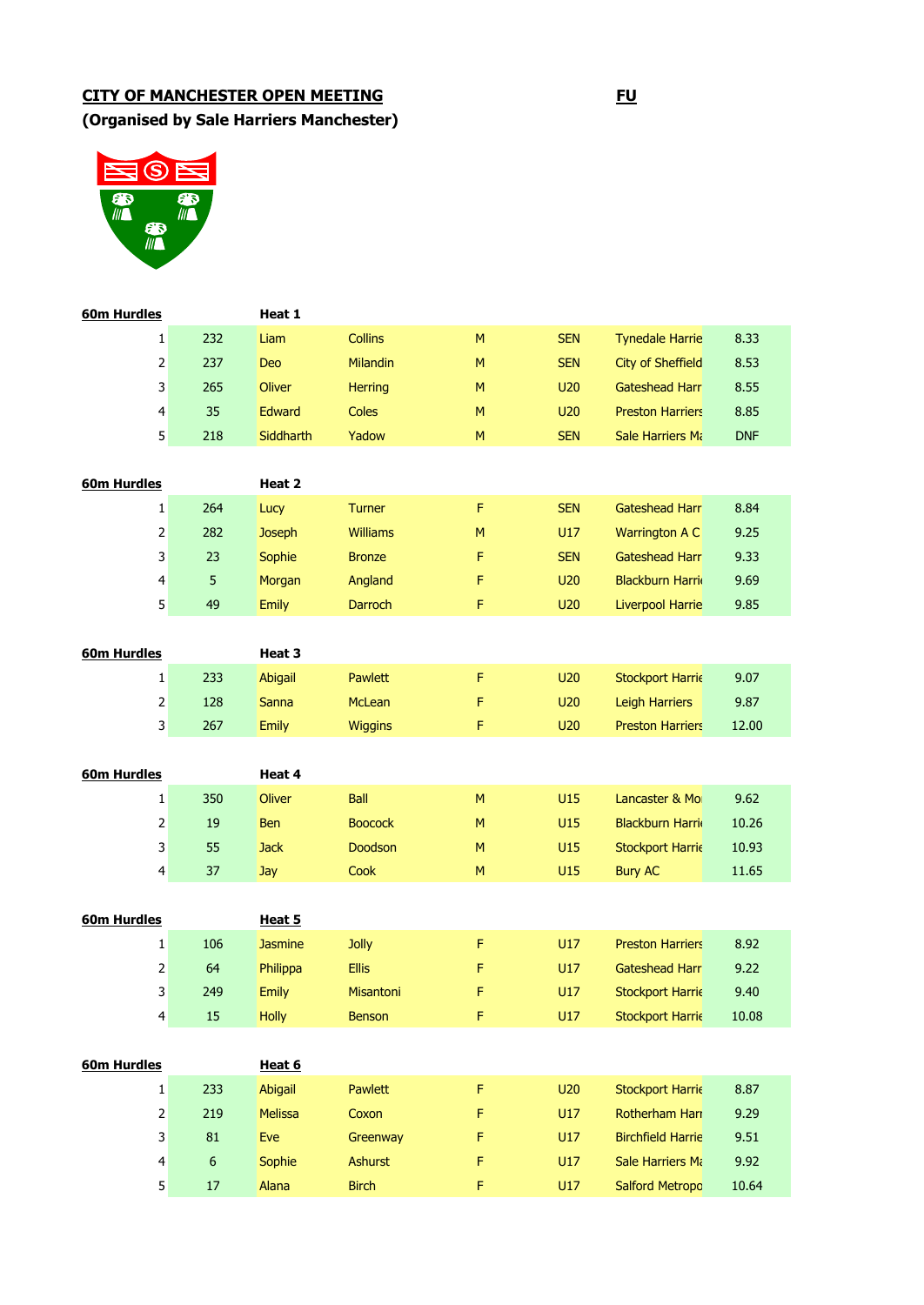| 60m Hurdles        |                         |        | Heat 7                |                      |           |            |                          |       |
|--------------------|-------------------------|--------|-----------------------|----------------------|-----------|------------|--------------------------|-------|
|                    | $\mathbf{1}$            | 258    | Lara                  | <b>Taylor</b>        | F         | U15        | <b>Liverpool Harrie</b>  | 9.80  |
|                    | 2                       | $71\,$ | Shayon                | <b>Fryer-Francis</b> | F         | U15        | <b>Sale Harriers Mi</b>  | 10.00 |
|                    | 3                       | 47     | <b>Alice</b>          | <b>Dale</b>          | F         | U15        | <b>Sale Harriers Ma</b>  | 10.03 |
|                    | 4                       | 197    | Ella                  | Wilson               | F         | U15        | Sale Harriers Ma         | 10.70 |
|                    |                         |        |                       |                      |           |            |                          |       |
| 60m Hurdles        |                         |        | Heat 8                |                      |           |            |                          |       |
|                    | $\mathbf{1}$            | 227    | Elle                  | Hinchliffe           | F         | U15        | <b>City of Sheffield</b> | 9.34  |
|                    | 2                       | 20     | Myah                  | <b>Booth</b>         | F         | U15        | <b>Blackburn Harri</b>   | 9.65  |
|                    | 3                       | 22     | Amelia                | <b>Briggs-Goode</b>  | F         | U15        | <b>Notts AC</b>          | 9.75  |
|                    | 4                       | 57     | Sofija                | <b>Dragisic Wood</b> | F         | U15        | Sale Harriers Mi         | 9.90  |
|                    | 5                       | 240    | Lois                  | Carroll              | F         | U15        | <b>Preston Harriers</b>  | 9.95  |
|                    |                         |        |                       |                      |           |            |                          |       |
| <b>60m Hurdles</b> |                         |        | Heat 9                |                      |           |            |                          |       |
|                    | $\mathbf{1}$            | 254    | Porscha               | <b>Johnson</b>       | F         | U15        | <b>Bolton United H</b>   | 9.79  |
|                    | $\overline{\mathbf{c}}$ | 212    | Abigail               | <b>Bamber</b>        | F         | U15        | Liverpool Pembi          | 10.00 |
|                    | 3                       | 98     | Amber                 | <b>Hughes</b>        | F         | U15        | <b>Southport Wate</b>    | 10.02 |
|                    | 4                       | 168    | Lucy                  | Robinson             | F         | U15        | Macclesfield Hall        | 10.04 |
|                    | 5                       | 96     | Leah                  | Howard               | F         | U15        | <b>Blackpool Wyre</b>    | 10.46 |
|                    |                         |        |                       |                      |           |            |                          |       |
| 60m Hurdles        |                         |        | <b>Heat 10</b>        |                      |           |            |                          |       |
|                    | $\mathbf{1}$            | 12     | Amy                   | <b>Battle</b>        | F         | U15        | <b>Stockport Harrie</b>  | 10.02 |
|                    | 2                       | 13     | <b>Jodi</b>           | <b>Bemand</b>        | F         | U15        | West Cheshire /          | 10.23 |
|                    | 3                       | 216    | Ella                  | Hall                 | F         | U15        | <b>Bury AC</b>           | 11.62 |
|                    |                         |        |                       |                      |           |            |                          |       |
| <b>60m Hurdles</b> |                         |        | <b>Heat 11</b>        |                      |           |            |                          |       |
|                    | 1                       | 54     | Georgia               | <b>Donald</b>        | F         | U15        | <b>Crewe &amp; Nantw</b> | 9.91  |
|                    | 2                       | 40     | Rebecca               | Cox                  | F         | U15        | <b>Stockport Harrie</b>  | 11.06 |
|                    | 3                       | 114    | Rebecca Grace Leather |                      | F         | U15        | <b>Stockport Harrie</b>  | 11.51 |
|                    | 4                       | 183    | Lily-mae              | <b>Thomas</b>        | F         | U15        | <b>Blackburn Harri</b>   | 11.67 |
|                    |                         |        |                       |                      |           |            |                          |       |
| 60m Heat 1         |                         |        |                       |                      |           |            |                          |       |
|                    | $\mathbf 1$             | 214    | Enzo                  | Madden               | M         | <b>SEN</b> | Sale Harriers Ma         | 7.00  |
|                    | $\mathbf{2}$            | 315    | Michael               | Causer               | M         | <b>SEN</b> | St. Helens Sutto         | 7.05  |
|                    |                         | 345    | Ian                   |                      | M         | <b>SEN</b> | Manchester Har           |       |
|                    | 3                       |        |                       | Fennell              |           |            |                          | 7.08  |
|                    | 4                       | 231    | <b>Danielle</b>       | Afolali              | M         | <b>U20</b> | Sale Harriers Mi         | 7.12  |
|                    | 5                       | 66     | <b>Jordan</b>         | Fairclough           | M         | <b>SEN</b> | Liverpool Harrie         | 7.17  |
|                    | 6                       | 222    | <b>James</b>          | Finney               | ${\sf M}$ | <b>SEN</b> | Leeds City AC            | 7.23  |
|                    |                         |        |                       |                      |           |            |                          |       |
| 60m Heat 2         |                         |        |                       |                      |           |            |                          |       |
|                    | $\mathbf{1}$            | 290    | Louis                 | Appiah-kubi          | ${\sf M}$ | U17        | Sale Harriers Mi         | 7.14  |
|                    | 2                       | 158    | Nathan                | Petch                | M         | <b>SEN</b> | <b>Coventry Godiva</b>   | 7.22  |
|                    | 3                       | 56     | Anthony               | <b>Douglas</b>       | M         | U17        | City Of Stoke A          | 7.25  |
|                    | 4                       | $10\,$ | <b>Ben</b>            | <b>Basten</b>        | M         | U17        | <b>Crewe &amp; Nantw</b> | 7.31  |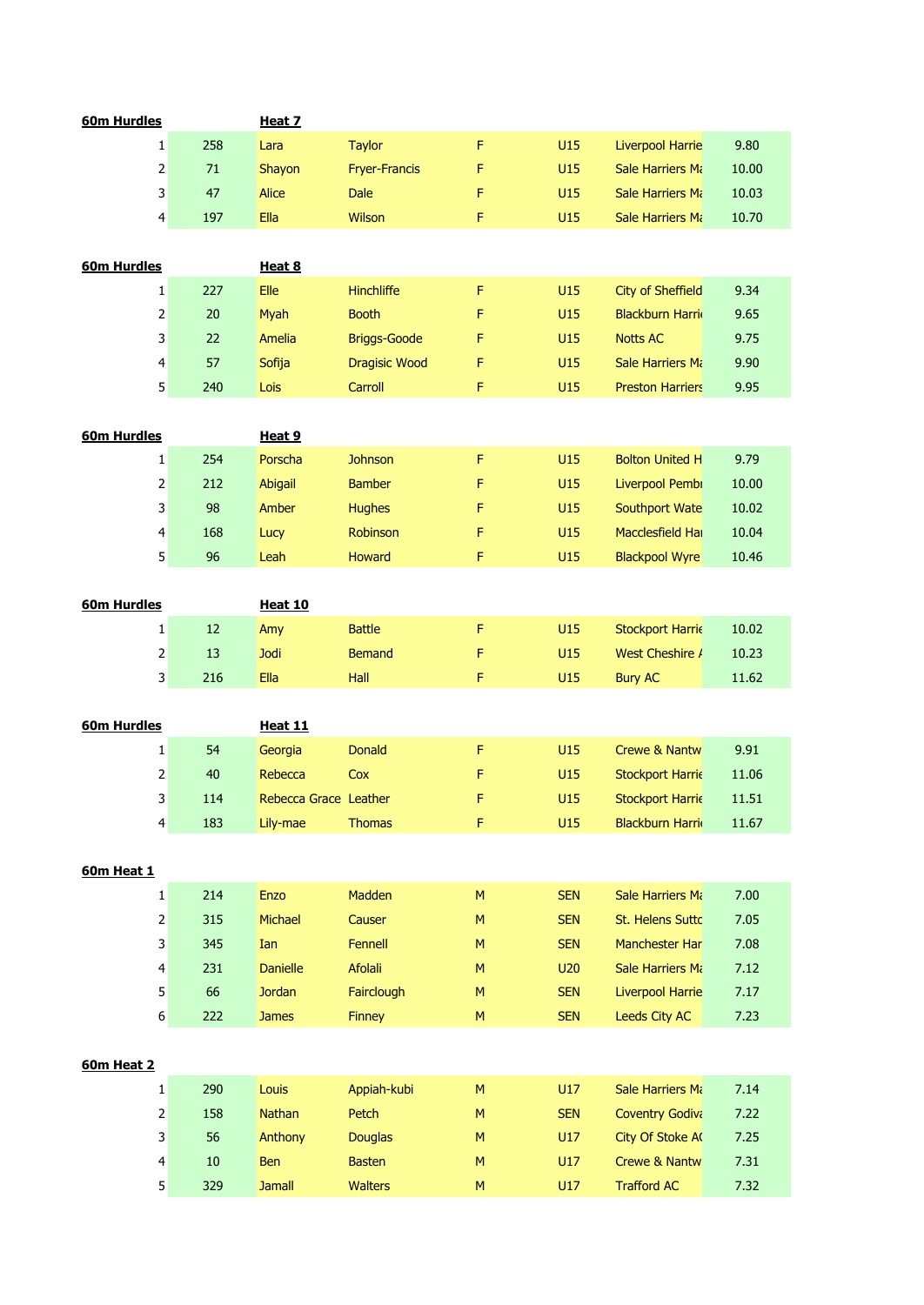|            | 6                       | 346    | <b>Jonathan</b> | Ferryman          | M         | <b>SEN</b>      | Sale Harriers Mi         | 7.48 |
|------------|-------------------------|--------|-----------------|-------------------|-----------|-----------------|--------------------------|------|
|            |                         |        |                 |                   |           |                 |                          |      |
| 60m Heat 3 |                         |        |                 |                   |           |                 |                          |      |
|            | 1                       | 94     | <b>Jack</b>     | <b>Hocking</b>    | ${\sf M}$ | <b>SEN</b>      | <b>Worcester AC</b>      | 7.11 |
|            | 2                       | 296    | Alexander       | Marsden           | ${\sf M}$ | U20             | <b>Preston Harriers</b>  | 7.20 |
|            | 3                       | 312    | <b>Victor</b>   | Oyesola           | M         | <b>SEN</b>      | West Cheshire /          | 7.30 |
|            | 4                       | 324    | Arron           | Suainston         | M         |                 | University of Ma         | 7.66 |
|            | 5                       | 322    | David           | Kapenolo          | M         | <b>SEN</b>      | <b>Liverpool Harrie</b>  | 7.77 |
|            | 6                       | 352    | Alex            | <b>Teasdale</b>   | M         | <b>SEN</b>      | Manchester Har           | 8.11 |
|            |                         |        |                 |                   |           |                 |                          |      |
| 60m Heat 4 |                         |        |                 |                   |           |                 |                          |      |
|            | $\mathbf{1}$            | 275    | Dan             | <b>Banks</b>      | ${\sf M}$ | U20             | <b>Worcester AC</b>      | 7.25 |
|            | $\overline{2}$          | 180    | Declan          | <b>Taylor</b>     | M         | U20             | <b>Preston Harriers</b>  | 7.28 |
|            | 3                       | $16\,$ | Ollie           | <b>Biddle</b>     | M         | U20             | <b>Worcester AC</b>      | 7.33 |
|            | 4                       | 304    | Iolu            | <b>James</b>      | M         | <b>U20</b>      | Colwyn Bay AA            | 7.42 |
|            | 5                       | 239    | <b>Dominic</b>  | <b>Bretherton</b> | M         | <b>SEN</b>      | <b>Blackburn Harri</b>   | 7.45 |
|            | 6                       | 343    | Alastair        | <b>Eccles</b>     | M         | <b>SEN</b>      | Lancaster & Mo           | 7.72 |
|            |                         |        |                 |                   |           |                 |                          |      |
| 60m Heat 5 |                         |        |                 |                   |           |                 |                          |      |
|            | $\mathbf{1}$            | 362    | Sagesse         | <b>Nguie</b>      | ${\sf M}$ | U20             | <b>Trafford AC</b>       | 7.34 |
|            | 2                       | 265    | Oliver          | <b>Herring</b>    | M         | U20             | <b>Gateshead Harr</b>    | 7.36 |
|            | 3                       | 221    | Harry           | Doran             | M         | <b>SEN</b>      | Liverpool Pembi          | 7.49 |
|            | 4                       | 252    | Callum          | <b>Dowd</b>       | M         | U20             | Sale Harriers Mi         | 7.58 |
|            | 5                       | 30     | Simon           | Carty             | M         | <b>SEN</b>      | <b>Ryston Runners</b>    | 7.60 |
|            | 6                       | 368    | Charles         | Shumba            | ${\sf M}$ | <b>SEN</b>      | <b>Unattached</b>        | 9.06 |
|            |                         |        |                 |                   |           |                 |                          |      |
| 60m Heat 6 |                         |        |                 |                   |           |                 |                          |      |
|            | 1                       | 232    | Liam            | <b>Collins</b>    | M         | <b>SEN</b>      | <b>Tynedale Harrie</b>   | 7.31 |
|            | 2                       | 328    | Darren          | <b>Scott</b>      | M         | V <sub>45</sub> | St. Helens Sutto         | 7.54 |
|            | $\overline{\mathbf{3}}$ | 130    | Carl            | <b>McMullen</b>   | M         | <b>SEN</b>      | Northern Maste           | 7.63 |
|            | $\overline{4}$          | 380    | <b>John</b>     | <b>Nwabueze</b>   | M         | <b>SEN</b>      | <b>Crewe &amp; Nantw</b> | 7.75 |
|            | 5 <sup>1</sup>          | 116    | Andy            | Lewis             | M         | <b>SEN</b>      | <b>Harrow AC</b>         | 7.83 |
|            | 6                       | 299    | Darren          | Towart            | M         | <b>SEN</b>      | <b>Tynedale Harrie</b>   | 8.03 |
|            |                         |        |                 |                   |           |                 |                          |      |
| 60m Heat 7 |                         |        |                 |                   |           |                 |                          |      |
|            | $\mathbf{1}$            | 35     | Edward          | Coles             | M         | U20             | <b>Preston Harriers</b>  | 7.48 |
|            | $\overline{2}$          | 318    | Ethan           | <b>Hughes</b>     | M         | U20             | Southport Wate           | 7.52 |
|            | 3                       | 109    | <b>Nathan</b>   | <b>Jones</b>      | M         | U20             | <b>Colwyn Bay</b>        | 7.54 |
|            | $\overline{4}$          | 247    | Joshua          | Povey             | M         | U20             | <b>Bolton United H</b>   | 7.75 |
|            | 5 <sup>1</sup>          | 351    | <b>Diago</b>    | Gonzalez          | M         | U20             | Lancaster & Mo           | 7.86 |
|            | 6                       | 270    | <b>Dominic</b>  | Arnold            | M         | <b>SEN</b>      | <b>Blackpool Wyre</b>    | 8.18 |
|            |                         |        |                 |                   |           |                 |                          |      |
| 60m Heat 8 |                         |        |                 |                   |           |                 |                          |      |
|            | $\mathbf{1}$            | 104    | Matthew         | Ingram            | ${\sf M}$ | U20             | Liverpool Pembi          | 7.49 |
|            | $\overline{2}$          | 326    | Hashim          | Shah              | M         | U20             | <b>Bury AC</b>           | 7.55 |
|            | $\mathbf{3}$            | 33     | Jamie           | <b>Clowes</b>     | M         | U17             | <b>City of Stoke AC</b>  | 7.58 |
|            |                         |        |                 |                   |           |                 |                          |      |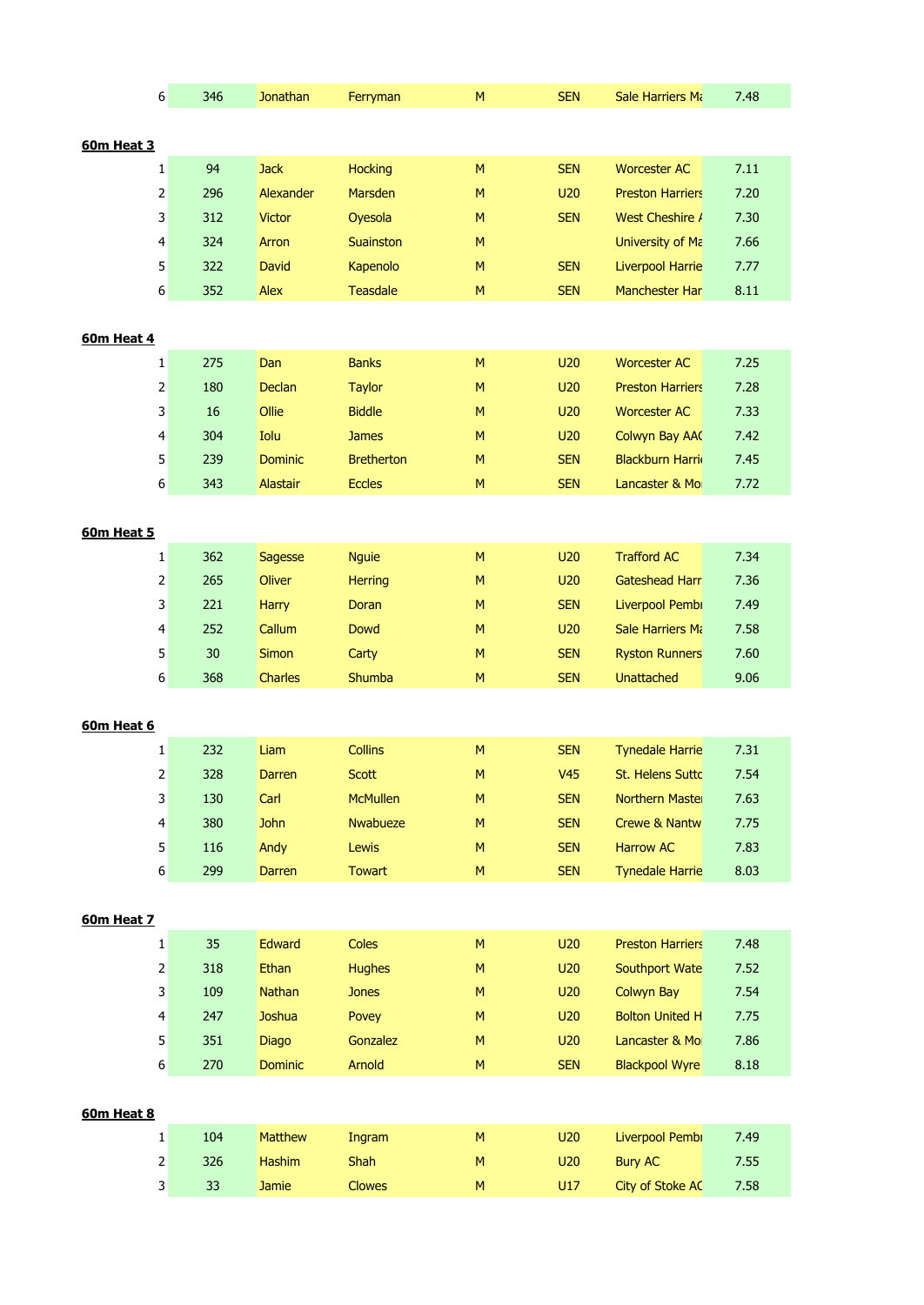|                    | 4              | 28  | Matthew        | Cant                   | M         | U20        | <b>Blaydon Harrier</b>  | 7.72 |
|--------------------|----------------|-----|----------------|------------------------|-----------|------------|-------------------------|------|
|                    | 5              | 145 | San            | <b>Nouri</b>           | M         | <b>SEN</b> | University of Ma        | 7.81 |
|                    | 6              | 210 | Regan          | Walker                 | F         | U20        | Sale Harriers Mi        | 7.91 |
|                    |                |     |                |                        |           |            |                         |      |
| <b>60m Heat 10</b> |                |     |                |                        |           |            |                         |      |
|                    | 1              | 51  | <b>Elliott</b> | <b>Davies</b>          | ${\sf M}$ | <b>U20</b> | <b>Liverpool Harrie</b> | 7.51 |
|                    | $\mathsf{2}\,$ | 97  | Alexander      | <b>Hughes</b>          | M         | U20        | <b>Blackpool Wyre</b>   | 7.54 |
|                    | 3              | 36  | Ben            | <b>Combes</b>          | M         | U17        | <b>Halifax Harriers</b> | 7.69 |
|                    | 4              | 62  | Connor         | Eastlake               | M         | U17        | City Of Stoke A         | 7.71 |
|                    | 5              | 24  | <b>Jack</b>    | <b>Brown-Schofield</b> | ${\sf M}$ | U17        | <b>Stockport Harrie</b> | 7.94 |
|                    | 6              | 14  | Euan           | <b>Benson</b>          | M         | U20        | <b>Stockport Harrie</b> | 8.13 |
|                    |                |     |                |                        |           |            |                         |      |
| 60m Heat 9         |                |     |                |                        |           |            |                         |      |
|                    | 1              | 209 | Hannah         | Kelly                  | F         | <b>U20</b> | <b>Bolton United H</b>  | 7.75 |
|                    | 2              | 38  | <b>Rick</b>    | Cordwell               | M         | <b>SEN</b> | <b>Chorley Triathlo</b> | 7.80 |
|                    | 3              | 105 | Sam            | <b>Johnson</b>         | M         | U20        | <b>Stockport Harrie</b> | 7.82 |
|                    | 4              | 144 | <b>Jazmine</b> | <b>Moss</b>            | F         | U20        | <b>Gateshead Harr</b>   | 7.92 |
|                    | 5              | 319 | <b>Jack</b>    | O'Neill                | M         | U20        | <b>Southport Wate</b>   | 7.95 |
|                    | 6              | 79  | <b>Joseph</b>  | Gray                   | ${\sf M}$ | <b>SEN</b> | <b>Gateshead Harr</b>   | 8.01 |
|                    |                |     |                |                        |           |            |                         |      |
| <b>60m Heat 11</b> |                |     |                |                        |           |            |                         |      |
|                    | 1              | 21  | Hannah         | <b>Brier</b>           | F         | U20        | Swansea Harrie          | 7.46 |
|                    | 2              | 223 | Katy           | Wyper                  | F         | <b>SEN</b> | <b>Blackpool Wyre</b>   | 7.64 |
|                    | 3              | 259 | Cara           | Clarke                 | F         | U20        | <b>Worcester AC</b>     | 7.96 |
|                    | 4              | 264 | Lucy           | Turner                 | F         | <b>SEN</b> | Gateshead Harr          | 8.05 |
|                    | 5              | 182 | <b>Stephen</b> | <b>Terry-Short</b>     | ${\sf M}$ | <b>SEN</b> | Cannock & Stafl         | 8.26 |
|                    | 6              | 356 | Chidinma       | Agwu                   | F         | <b>SEN</b> | <b>Salford Metropo</b>  | 8.33 |
|                    |                |     |                |                        |           |            |                         |      |
| <b>60m Heat 12</b> |                |     |                |                        |           |            |                         |      |
|                    | $\mathbf{1}$   | 297 | Katie          | Waterworth             | F         | <b>U20</b> | <b>Stockport Harrie</b> | 7.93 |
|                    | 2              | 321 | Georgia        | Lever                  | F         | U20        | <b>Bolton United H</b>  | 7.98 |
|                    | 3              | 334 | Ash            | Colvin                 | F         | <b>SEN</b> | <b>Liverpool Harrie</b> | 8.26 |
|                    | 4              | 159 | Charlie        | <b>Peters</b>          | F         | U20        | Cannock & Stafl         | 8.26 |
|                    | 5              | 274 | Gorgia         | <b>Briggs</b>          | F         | <b>U20</b> | <b>Gateshead Harr</b>   | 8.53 |
|                    | 6              | 95  | <b>Steve</b>   | <b>Houghton</b>        | ${\sf M}$ | <b>SEN</b> | <b>Stockport Harrie</b> | 9.17 |
|                    |                |     |                |                        |           |            |                         |      |
| <b>60m Heat 13</b> |                |     |                |                        |           |            |                         |      |
|                    | $\mathbf{1}$   | 333 | Myisha         | Gordon                 | F         | U20        | <b>Sale Harriers Mi</b> | 7.79 |
|                    | 2              | 281 | Ava            | <b>McGuckian</b>       | F         | U20        | <b>Preston Harriers</b> | 8.27 |
|                    | 3              | 5   | Morgan         | Angland                | F         | U20        | <b>Blackburn Harri</b>  | 8.43 |
|                    | 4              | 23  | Sophie         | <b>Bronze</b>          | F         | <b>SEN</b> | <b>Gateshead Harr</b>   | 8.49 |
|                    | 5              | 229 | Matilda        | <b>Waters</b>          | F         | U20        | Sale Harriers Mi        | 8.59 |
|                    | 6              | 342 | Viola          | <b>Meling</b>          | F         | <b>SEN</b> | <b>Bury AC</b>          | 8.86 |
|                    |                |     |                |                        |           |            |                         |      |
| <b>60m Heat 14</b> |                |     |                |                        |           |            |                         |      |
|                    | $\mathbf{1}$   | 125 | Anaya          | McDonald               | F         | U20        | East Cheshire H         | 8.26 |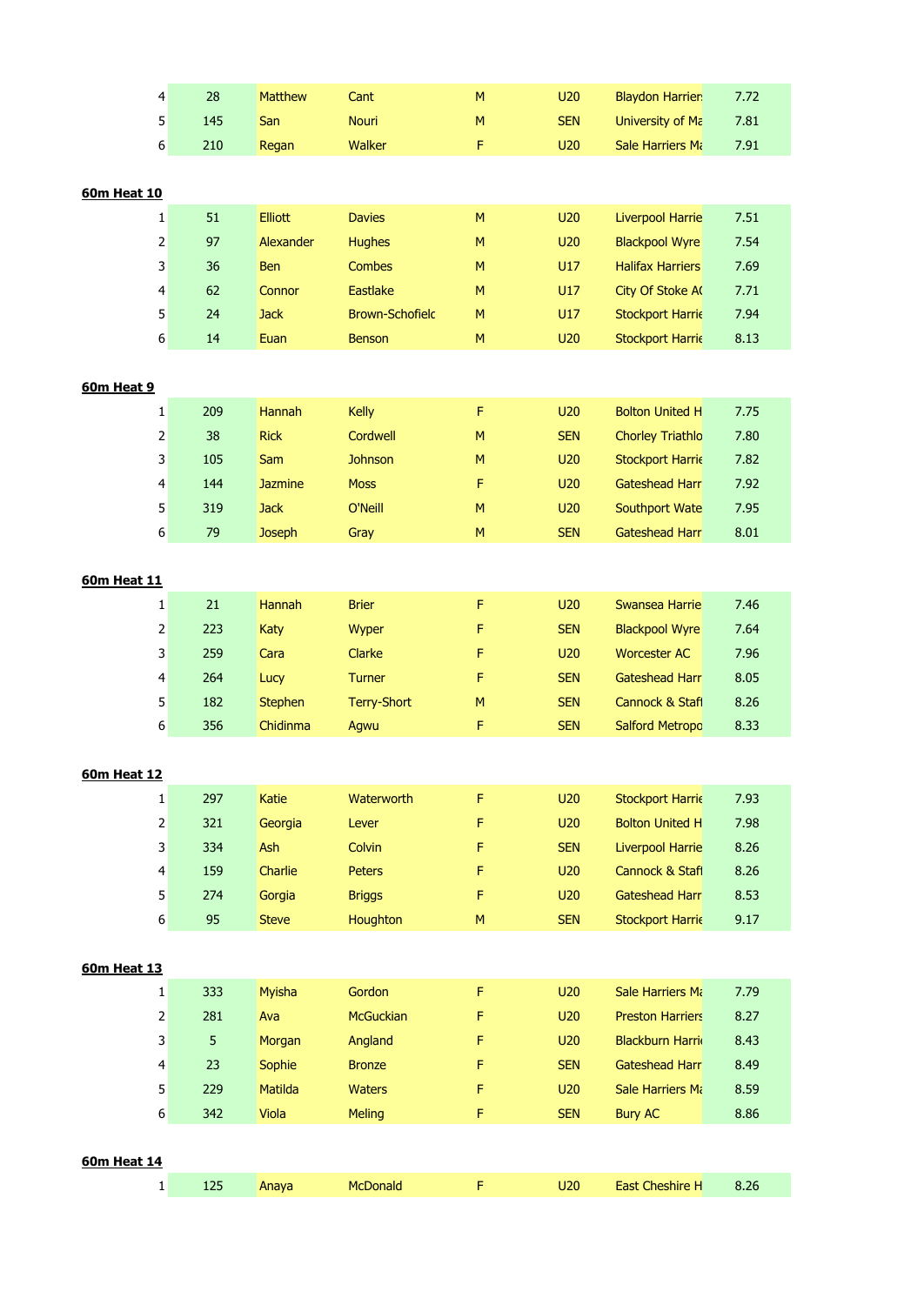| 2                  | 49             | Emily          | Darroch          | F           | <b>U20</b> | <b>Liverpool Harrie</b>   | 8.28  |
|--------------------|----------------|----------------|------------------|-------------|------------|---------------------------|-------|
| 3                  | 337            | Rebecca        | <b>Sheffield</b> | F           | U20        | <b>Burton AC</b>          | 8.37  |
| 4                  | 101            | <b>Nikitta</b> | <b>Hunter</b>    | F           | U20        | North Shields Po          | 8.46  |
| 5                  | 323            | Katie          | Schingler        | F           | U20        | Wigan & Distric           | 8.54  |
| 6                  | 348            | Sarah          | <b>Sukula</b>    | F           | U20        | <b>Bolton United H</b>    | 8.78  |
|                    |                |                |                  |             |            |                           |       |
| 60m Heat 15        |                |                |                  |             |            |                           |       |
| 1                  | 88             | <b>Taylor</b>  | <b>Harry</b>     | $\mathsf F$ | <b>U20</b> | <b>Liverpool Harrie</b>   | 8.31  |
| 2                  | 139            | Laura          | Mole             | F           | <b>SEN</b> | North Shields Po          | 8.55  |
| 3                  | 202            | Emma           | Wright           | F           | U20        | <b>Salford Metropc</b>    | 8.56  |
| 4                  | 260            | Emily          | <b>Jarad</b>     | F           | U20        | <b>Stockport Harrie</b>   | 8.79  |
| 5                  | 271            | Camille        | Hargreaves       | F           | U17        | City Of Stoke A           | 9.22  |
| 6                  | 267            | <b>Emily</b>   | <b>Wiggins</b>   | F           | U20        | <b>Preston Harriers</b>   | 9.50  |
|                    |                |                |                  |             |            |                           |       |
| 60m Heat 16        |                |                |                  |             |            |                           |       |
| 1                  | $\overline{4}$ | Wendy          | <b>Andrews</b>   | $\mathsf F$ | <b>SEN</b> | <b>East Cheshire H</b>    | 8.82  |
| 2                  | 369            | Nonhlanhla     | Gumpo            | F           | <b>SEN</b> | <b>Unattached</b>         | 9.18  |
| 3                  | 52             | Stephanie      | Dean             | F           | <b>SEN</b> | <b>Hartlepool Burn</b>    | 9.52  |
| 4                  | 31             | <b>Debbie</b>  | Casson           | F           | <b>SEN</b> | Longwood Harri            | 10.13 |
|                    |                |                |                  |             |            |                           |       |
| 60m Heat 17        |                |                |                  |             |            |                           |       |
| 1                  | 329            | <b>Jamall</b>  | <b>Walters</b>   | M           | U17        | <b>Trafford AC</b>        | 7.28  |
| 2                  | 27             | Lewis          | Cant             | ${\sf M}$   | U17        | <b>Blaydon Harrier</b>    | 7.34  |
| 3                  | 84             | <b>Harry</b>   | Handsaker        | M           | U17        | <b>Burton AC</b>          | 7.36  |
| 4                  | 204            | Shah Ali       | Zaidi            | M           | U17        | Manchester Har            | 7.45  |
| 5                  | 89             | <b>Ben</b>     | <b>Healy</b>     | M           | <b>SEN</b> | <b>Knutsford Harrie</b>   | 7.46  |
| 6                  | 300            | Louis          | Gyanfi           | M           | U17        | <b>Trafford AC</b>        | 7.73  |
|                    |                |                |                  |             |            |                           |       |
| <u>60m Heat 18</u> |                |                |                  |             |            |                           |       |
| $\mathbf 1$        | 196            | Ryan           | Wilson           | M           | U17        | <b>Barrow &amp; Furne</b> | 7.44  |
| $\overline{2}$     | 213            | Benjamin       | To               | M           | U17        | <b>Bolton United H</b>    | 7.46  |
| 3                  | 360            | <b>Dimarco</b> | <b>Bowes</b>     | M           | U17        | <b>Trafford AC</b>        | 7.47  |
| 4                  | 141            | <b>Darian</b>  | Moore            | M           | U17        | <b>Worcester AC</b>       | 7.54  |
| 5                  | 332            | <b>James</b>   | Coghlan          | M           | U17        | <b>Bury AC</b>            | 7.60  |
| 6                  | 357            | Abdulsalam     | Morafa           | ${\sf M}$   | U17        | Sale Harriers Ma          | 7.68  |
|                    |                |                |                  |             |            |                           |       |
| 60m Heat 19        |                |                |                  |             |            |                           |       |
| 1                  | 310            | <b>Bradley</b> | Parson           | M           | U17        | <b>Blackpool Wyre</b>     | 7.46  |
| $\overline{2}$     | 143            | <b>Jack</b>    | <b>Morrissey</b> | M           | U17        | <b>Trafford AC</b>        | 7.60  |
| 3                  | 136            | Max            | Millerchip       | M           | U17        | Shrewsbury AC             | 7.61  |
| 4                  | 285            | Ciaran         | Scroggie         | M           | U17        | Liverpool Pembi           | 7.71  |
| 5                  | 286            | Callum         | Garvey           | M           | U17        | Liverpool Pembi           | 7.78  |
| 6                  | 372            | Ayoola         | Dania            | M           | U17        | <b>Trafford AC</b>        | 7.84  |
|                    |                |                |                  |             |            |                           |       |
| <b>60m Heat 20</b> |                |                |                  |             |            |                           |       |
| $\mathbf{1}$       | 280            | Robert         | Holt             | ${\sf M}$   | U17        | Sale Harriers Ma          | 7.63  |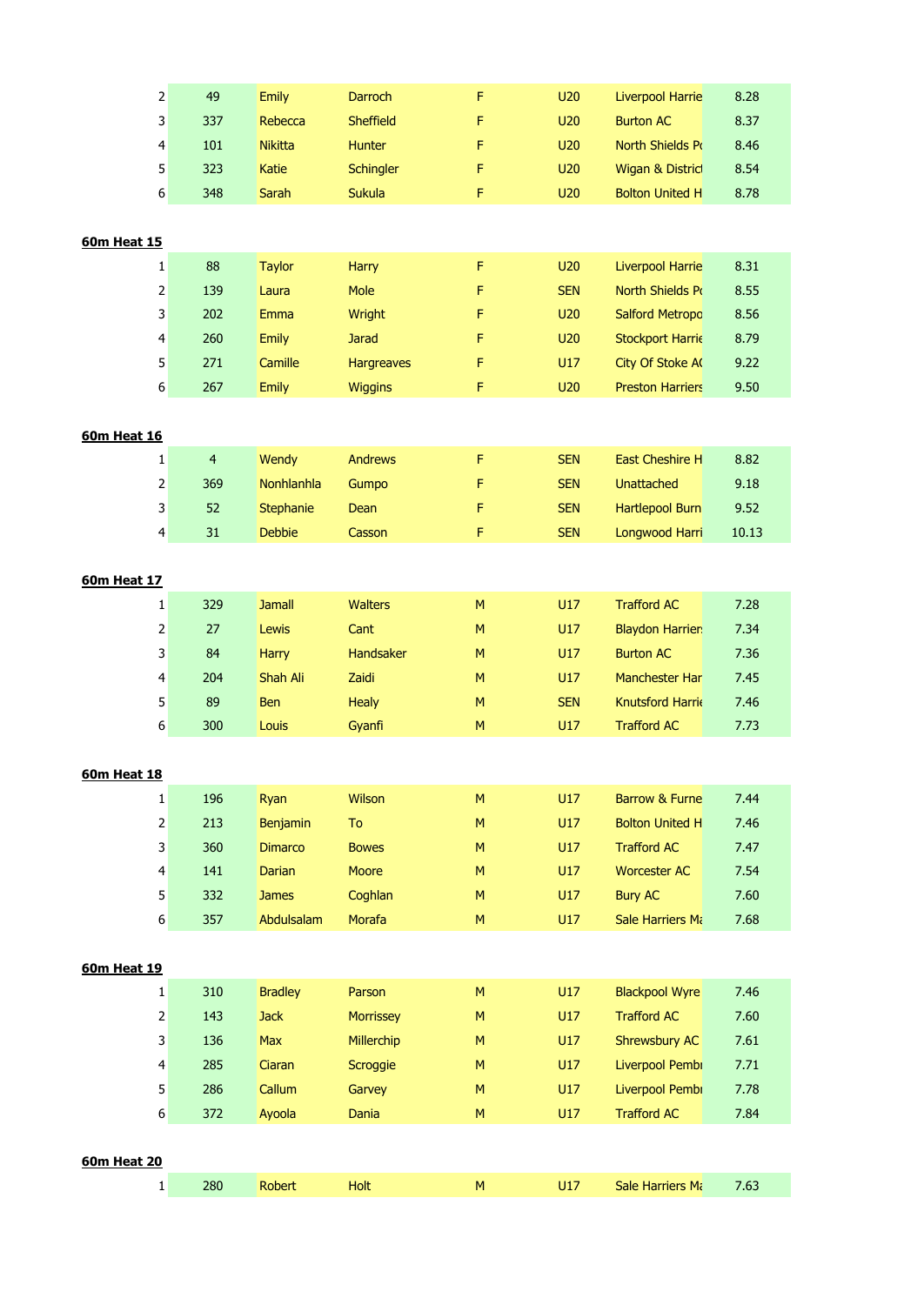|                    | $\overline{2}$                                                                                                   | 250 | <b>James</b>   | <b>Nicholas</b> | M         | U17 | <b>Blackpool Wyre</b>    | 7.63 |
|--------------------|------------------------------------------------------------------------------------------------------------------|-----|----------------|-----------------|-----------|-----|--------------------------|------|
|                    | 3                                                                                                                | 330 | Samuel         | <b>Beesley</b>  | M         | U17 | <b>Trafford AC</b>       | 7.69 |
|                    | 4                                                                                                                | 179 | <b>Kehinde</b> | <b>Taiwo</b>    | M         | U17 | <b>Bolton United H</b>   | 7.75 |
|                    | 5                                                                                                                | 331 | Ahmed          | <b>Simeen</b>   | M         | U17 | <b>Trafford AC</b>       | 7.77 |
|                    | 6                                                                                                                | 354 | <b>Chris</b>   | Mulumba         | ${\sf M}$ | U17 | <b>Sale Harriers Mi</b>  | 7.84 |
|                    |                                                                                                                  |     |                |                 |           |     |                          |      |
| <b>60m Heat 21</b> |                                                                                                                  |     |                |                 |           |     |                          |      |
|                    | $\mathbf{1}$                                                                                                     | 50  | Harvey         | Darroch         | ${\sf M}$ | U17 | <b>Wirral AC</b>         | 7.43 |
|                    | $\mathsf{2}\!\!\:\mathsf{1}\!\!\:\mathsf{2}\!\!\:\mathsf{1}\!\!\:\mathsf{3}\mathsf{2}\!\!\:\mathsf{4}\mathsf{3}$ | 355 | <b>Thomas</b>  | Eccleson        | M         | U17 | <b>Wirral AC</b>         | 7.52 |
|                    | 3                                                                                                                | 256 | <b>Marcus</b>  | McLean          | M         | U15 | <b>Unattached</b>        | 7.61 |
|                    | 4                                                                                                                | 228 | Louis          | Hinchliffe      | M         | U17 | <b>City of Sheffield</b> | 7.67 |
|                    | 5                                                                                                                | 199 | Andrew         | Woodhouse       | M         | U17 | <b>Blackpool Wyre</b>    | 7.71 |
|                    | 6                                                                                                                | 307 | Amari          | Turner          | ${\sf M}$ | U17 | Manchester Har           | 7.86 |
|                    |                                                                                                                  |     |                |                 |           |     |                          |      |
| <b>60m Heat 22</b> |                                                                                                                  |     |                |                 |           |     |                          |      |
|                    | $\mathbf{1}$                                                                                                     | 157 | <b>Trinity</b> | Perruzza-Powell | F         | U17 | Manchester Har           | 7.63 |
|                    | $\mathsf{2}\!\!\:\mathsf{1}\!\!\:\mathsf{2}\!\!\:\mathsf{1}\!\!\:\mathsf{3}\mathsf{2}\!\!\:\mathsf{4}\mathsf{3}$ | 376 | Eniola         | Adedotum        | M         | U17 | <b>Bolton United H</b>   | 7.67 |
|                    | 3                                                                                                                | 293 | Luke           | <b>Suarez</b>   | M         | U17 | Southport Wate           | 7.77 |
|                    | 4                                                                                                                | 26  | Finlay         | Campbell        | M         | U17 | Wigan & Distric          | 7.94 |
|                    | 5 <sup>1</sup>                                                                                                   | 153 | Praise         | Owoeye          | F         | U17 | Sale Harriers Ma         | 8.19 |
|                    |                                                                                                                  |     |                |                 |           |     |                          |      |
| <b>60m Heat 23</b> |                                                                                                                  |     |                |                 |           |     |                          |      |
|                    | $\mathbf{1}$                                                                                                     | 64  | Philippa       | <b>Ellis</b>    | F         | U17 | <b>Gateshead Harr</b>    | 7.98 |
|                    | $\overline{2}$                                                                                                   | 39  | Megan          | Costello        | F         | U17 | Gateshead Harr           | 8.03 |
|                    | 3                                                                                                                | 305 | Eve            | Grant           | F         | U17 | <b>Wirral AC</b>         | 8.10 |
|                    | 4                                                                                                                | 178 | <b>Taiwo</b>   | <b>Taiwo</b>    | F         | U17 | <b>Bolton United H</b>   | 8.11 |
|                    | 5 <sup>1</sup>                                                                                                   | 135 | <b>Tamara</b>  | <b>Miller</b>   | F         | U17 | <b>Wakefield Distri</b>  | 8.15 |
|                    | 6                                                                                                                | 142 | Mia            | Morrisroe       | F         | U15 | <b>Liverpool Harrie</b>  | 8.18 |
|                    |                                                                                                                  |     |                |                 |           |     |                          |      |
| <b>60m Heat 24</b> |                                                                                                                  |     |                |                 |           |     |                          |      |
|                    | $\mathbf{1}$                                                                                                     | 117 | Lauren         | Lewis           | F         | U17 | Liverpool Pembi          | 7.95 |
|                    | $\mathsf{2}\!\!\:\mathsf{1}\!\!\:\mathsf{2}\!\!\:\mathsf{1}\!\!\:\mathsf{3}\mathsf{2}\!\!\:\mathsf{4}\mathsf{3}$ | 163 | Charlotte      | Richardson      | F         | U17 | <b>Gateshead Harr</b>    | 8.00 |
|                    | $\overline{\mathbf{3}}$                                                                                          | 313 | Will           | Lewis           | M         | U17 | <b>Stockport Harrie</b>  | 8.03 |
|                    | 4                                                                                                                | 349 | Laura          | <b>Hickey</b>   | F         | U17 | Leigh Harriers 8         | 8.06 |
|                    | 5                                                                                                                | 266 | <b>Holly</b>   | Murray          | F         | U17 | Sale Harriers Ma         | 8.08 |
|                    | $6 \mid$                                                                                                         | 106 | <b>Jasmine</b> | Jolly           | F         | U17 | <b>Preston Harriers</b>  | 8.24 |
|                    |                                                                                                                  |     |                |                 |           |     |                          |      |
| <b>60m Heat 25</b> |                                                                                                                  |     |                |                 |           |     |                          |      |
|                    | $\mathbf{1}$                                                                                                     | 219 | <b>Melissa</b> | Coxon           | F         | U17 | Rotherham Hari           | 8.15 |
|                    | $\overline{2}$                                                                                                   | 149 | Sarah - Jane   | Ollis           | F         | U17 | <b>Worcester AC</b>      | 8.24 |
|                    | 3                                                                                                                | 340 | Erin           | <b>Birchall</b> | F         | U17 | Liverpool Pembi          | 8.31 |
|                    | 4                                                                                                                | 156 | Chloe          | Penketh         | F         | U17 | <b>Wirral AC</b>         | 8.35 |
|                    | 5                                                                                                                | 81  | Eve            | Greenway        | F         | U17 | <b>Birchfield Harrie</b> | 8.52 |
|                    | $6 \mid$                                                                                                         | 269 | <b>Daisy</b>   | McDonald        | F         | U17 | <b>Preston Harriers</b>  | 8.54 |

**60m Heat 26**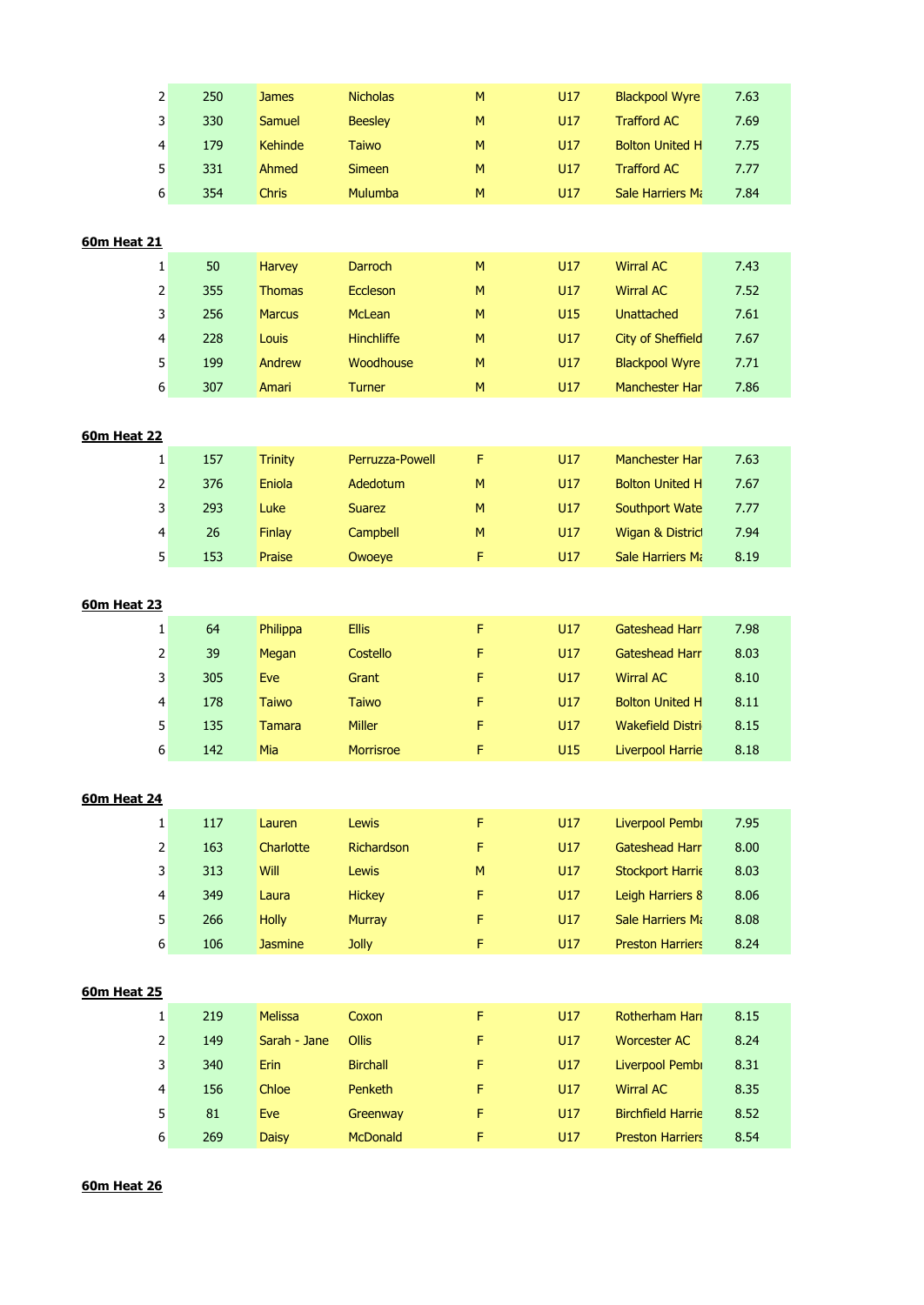| F<br>$\mathbf 1$<br>59<br>U17<br>8.42<br>Eleanor<br>Duncan<br><b>Worcester AC</b><br>2<br>312<br>Oyesola<br>M<br><b>SEN</b><br>West Cheshire /<br>8.49<br><b>Victor</b><br>3<br>8.49<br>17<br>Alana<br><b>Birch</b><br>F<br>U17<br><b>Salford Metropc</b><br>4<br>238<br><b>Povell-Clarke</b><br>U17<br>Amelia<br>F<br><b>Sale Harriers Mi</b><br>8.55<br>5<br>303<br><b>Bria</b><br><b>Bullard</b><br>F<br>U15<br>8.77<br><b>Sale Harriers Mi</b><br>6<br>325<br>Olajibe<br>F<br>U15<br><b>Mercy</b><br>Sale Harriers Ma<br>9.59<br>$\mathbf{1}$<br>121<br>Lively<br>F<br>U17<br>North Shields Po<br>8.45<br><b>Jessica</b><br>2<br>309<br><b>Rushton</b><br>U17<br>8.52<br><b>Kirsty</b><br>F<br><b>Blackpool Wyre</b><br>3<br>85<br>F<br>U17<br>Katie<br>Harris<br><b>Worcester AC</b><br>8.57<br>4<br>306<br>Olude<br>F<br>U17<br><b>Bolton United H</b><br>8.74<br><b>Esther</b><br>5<br>8.77<br>344<br><b>Hulley</b><br>F<br>U17<br>City Of Stoke A<br>Vienna<br>6<br>112<br>F<br>U17<br>8.86<br>Megan<br>Lasseter<br><b>Stockport Harrie</b><br>F<br>U15<br>292<br><b>Kunini</b><br>Sale Harriers Mi<br>8.26<br>$\mathbf{1}$<br><b>Blessing</b><br><b>Bury AC</b><br>8.46<br>2<br>220<br>Harriet<br>Vaughan<br>F<br>U17<br>3<br>F<br>203<br>Sophie<br>Yates<br>U17<br>East Cheshire H<br>8.50<br>4<br>150<br>Gabrielle<br>O'Neil<br>U17<br>Liverpool Harrie<br>8.59<br>F<br>5<br>F<br>152<br>Osuoha<br>U17<br>8.83<br><b>Success</b><br>East Cheshire H<br>$\mathbf{1}$<br>184<br>Thompson<br>F<br>U17<br>East Cheshire H<br>8.76<br>Lucy<br>2<br>91<br>U17<br>8.81<br><b>Katelyn Emily</b><br>Henry<br>F<br>Deeside AAC<br>3<br>278<br>Whitfield<br>F<br><b>Scarlet</b><br>U17<br>Liverpool Pembi<br>8.88<br>4<br>186<br>Lydia<br><b>Throssell</b><br>F<br>U17<br><b>Holmfirth Harrie</b><br>8.94<br>Falloon<br>5<br>Sale Harriers Mi<br>8.99<br>255<br><b>Tiggy</b><br>F<br>U17<br>246<br>9.53<br>6<br>Agbolahan<br>U17<br>Diane Modahl S<br>Mariam<br>F.<br>U15<br>308<br>Wallace<br>M<br><b>Wirral AC</b><br>7.58<br>$\mathbf{1}$<br><b>Ben</b><br>2<br>284<br><b>Joseph</b><br><b>Herbert</b><br>M<br>U15<br>Sale Harriers Mi<br>7.82<br>3<br>U15<br>108<br>Ava<br><b>Jones</b><br>F<br>Doncaster AC<br>7.99<br>4<br>Odemwengie<br>U15<br>8.02<br>363<br>Ossa<br>F<br>Sale Harriers Mi<br>5<br>Ofor<br>F<br>U15<br>8.06<br>146<br>Afoma<br>Middlesbrough /<br>$6 \mid$<br>U15<br>283<br>Alice<br><b>Johnson</b><br>F<br><b>Wirral AC</b><br>8.44<br>276<br>Abraham<br>Fobil<br>U15<br>Diane Modahl S<br>$\mathbf{1}$<br>M<br>7.55<br>2<br>234<br>U15<br><b>Joseph</b><br>Kane<br>M<br><b>Unattached</b><br>7.59<br>3<br>287<br>U15<br>8.30<br><b>Thomas</b><br><b>Maguire</b><br>M<br>Deeside AAC<br>Elle<br>8.33<br>4<br>227<br><b>Hinchliffe</b><br>F<br>U15<br><b>City of Sheffield</b><br>5<br>Carroll<br>8.40<br>240<br>Lois<br>F<br>U15<br><b>Preston Harriers</b> |                 |                |            |   |     |                         |      |
|--------------------------------------------------------------------------------------------------------------------------------------------------------------------------------------------------------------------------------------------------------------------------------------------------------------------------------------------------------------------------------------------------------------------------------------------------------------------------------------------------------------------------------------------------------------------------------------------------------------------------------------------------------------------------------------------------------------------------------------------------------------------------------------------------------------------------------------------------------------------------------------------------------------------------------------------------------------------------------------------------------------------------------------------------------------------------------------------------------------------------------------------------------------------------------------------------------------------------------------------------------------------------------------------------------------------------------------------------------------------------------------------------------------------------------------------------------------------------------------------------------------------------------------------------------------------------------------------------------------------------------------------------------------------------------------------------------------------------------------------------------------------------------------------------------------------------------------------------------------------------------------------------------------------------------------------------------------------------------------------------------------------------------------------------------------------------------------------------------------------------------------------------------------------------------------------------------------------------------------------------------------------------------------------------------------------------------------------------------------------------------------------------------------------------------------------------------------------------------------------------------------------------------------------------------------------------------------------------------------------------------------------------------------------------------------------------------------------------------------------------------------------------------------------------------------------------------------------------------------------------------------|-----------------|----------------|------------|---|-----|-------------------------|------|
|                                                                                                                                                                                                                                                                                                                                                                                                                                                                                                                                                                                                                                                                                                                                                                                                                                                                                                                                                                                                                                                                                                                                                                                                                                                                                                                                                                                                                                                                                                                                                                                                                                                                                                                                                                                                                                                                                                                                                                                                                                                                                                                                                                                                                                                                                                                                                                                                                                                                                                                                                                                                                                                                                                                                                                                                                                                                                      |                 |                |            |   |     |                         |      |
| <b>60m Heat 27</b><br><b>60m Heat 28</b><br><b>60m Heat 30</b><br>60m Heat 31                                                                                                                                                                                                                                                                                                                                                                                                                                                                                                                                                                                                                                                                                                                                                                                                                                                                                                                                                                                                                                                                                                                                                                                                                                                                                                                                                                                                                                                                                                                                                                                                                                                                                                                                                                                                                                                                                                                                                                                                                                                                                                                                                                                                                                                                                                                                                                                                                                                                                                                                                                                                                                                                                                                                                                                                        |                 |                |            |   |     |                         |      |
| <b>60m Heat 29</b>                                                                                                                                                                                                                                                                                                                                                                                                                                                                                                                                                                                                                                                                                                                                                                                                                                                                                                                                                                                                                                                                                                                                                                                                                                                                                                                                                                                                                                                                                                                                                                                                                                                                                                                                                                                                                                                                                                                                                                                                                                                                                                                                                                                                                                                                                                                                                                                                                                                                                                                                                                                                                                                                                                                                                                                                                                                                   |                 |                |            |   |     |                         |      |
|                                                                                                                                                                                                                                                                                                                                                                                                                                                                                                                                                                                                                                                                                                                                                                                                                                                                                                                                                                                                                                                                                                                                                                                                                                                                                                                                                                                                                                                                                                                                                                                                                                                                                                                                                                                                                                                                                                                                                                                                                                                                                                                                                                                                                                                                                                                                                                                                                                                                                                                                                                                                                                                                                                                                                                                                                                                                                      |                 |                |            |   |     |                         |      |
|                                                                                                                                                                                                                                                                                                                                                                                                                                                                                                                                                                                                                                                                                                                                                                                                                                                                                                                                                                                                                                                                                                                                                                                                                                                                                                                                                                                                                                                                                                                                                                                                                                                                                                                                                                                                                                                                                                                                                                                                                                                                                                                                                                                                                                                                                                                                                                                                                                                                                                                                                                                                                                                                                                                                                                                                                                                                                      |                 |                |            |   |     |                         |      |
|                                                                                                                                                                                                                                                                                                                                                                                                                                                                                                                                                                                                                                                                                                                                                                                                                                                                                                                                                                                                                                                                                                                                                                                                                                                                                                                                                                                                                                                                                                                                                                                                                                                                                                                                                                                                                                                                                                                                                                                                                                                                                                                                                                                                                                                                                                                                                                                                                                                                                                                                                                                                                                                                                                                                                                                                                                                                                      |                 |                |            |   |     |                         |      |
|                                                                                                                                                                                                                                                                                                                                                                                                                                                                                                                                                                                                                                                                                                                                                                                                                                                                                                                                                                                                                                                                                                                                                                                                                                                                                                                                                                                                                                                                                                                                                                                                                                                                                                                                                                                                                                                                                                                                                                                                                                                                                                                                                                                                                                                                                                                                                                                                                                                                                                                                                                                                                                                                                                                                                                                                                                                                                      |                 |                |            |   |     |                         |      |
|                                                                                                                                                                                                                                                                                                                                                                                                                                                                                                                                                                                                                                                                                                                                                                                                                                                                                                                                                                                                                                                                                                                                                                                                                                                                                                                                                                                                                                                                                                                                                                                                                                                                                                                                                                                                                                                                                                                                                                                                                                                                                                                                                                                                                                                                                                                                                                                                                                                                                                                                                                                                                                                                                                                                                                                                                                                                                      |                 |                |            |   |     |                         |      |
|                                                                                                                                                                                                                                                                                                                                                                                                                                                                                                                                                                                                                                                                                                                                                                                                                                                                                                                                                                                                                                                                                                                                                                                                                                                                                                                                                                                                                                                                                                                                                                                                                                                                                                                                                                                                                                                                                                                                                                                                                                                                                                                                                                                                                                                                                                                                                                                                                                                                                                                                                                                                                                                                                                                                                                                                                                                                                      |                 |                |            |   |     |                         |      |
|                                                                                                                                                                                                                                                                                                                                                                                                                                                                                                                                                                                                                                                                                                                                                                                                                                                                                                                                                                                                                                                                                                                                                                                                                                                                                                                                                                                                                                                                                                                                                                                                                                                                                                                                                                                                                                                                                                                                                                                                                                                                                                                                                                                                                                                                                                                                                                                                                                                                                                                                                                                                                                                                                                                                                                                                                                                                                      |                 |                |            |   |     |                         |      |
|                                                                                                                                                                                                                                                                                                                                                                                                                                                                                                                                                                                                                                                                                                                                                                                                                                                                                                                                                                                                                                                                                                                                                                                                                                                                                                                                                                                                                                                                                                                                                                                                                                                                                                                                                                                                                                                                                                                                                                                                                                                                                                                                                                                                                                                                                                                                                                                                                                                                                                                                                                                                                                                                                                                                                                                                                                                                                      |                 |                |            |   |     |                         |      |
|                                                                                                                                                                                                                                                                                                                                                                                                                                                                                                                                                                                                                                                                                                                                                                                                                                                                                                                                                                                                                                                                                                                                                                                                                                                                                                                                                                                                                                                                                                                                                                                                                                                                                                                                                                                                                                                                                                                                                                                                                                                                                                                                                                                                                                                                                                                                                                                                                                                                                                                                                                                                                                                                                                                                                                                                                                                                                      |                 |                |            |   |     |                         |      |
|                                                                                                                                                                                                                                                                                                                                                                                                                                                                                                                                                                                                                                                                                                                                                                                                                                                                                                                                                                                                                                                                                                                                                                                                                                                                                                                                                                                                                                                                                                                                                                                                                                                                                                                                                                                                                                                                                                                                                                                                                                                                                                                                                                                                                                                                                                                                                                                                                                                                                                                                                                                                                                                                                                                                                                                                                                                                                      |                 |                |            |   |     |                         |      |
|                                                                                                                                                                                                                                                                                                                                                                                                                                                                                                                                                                                                                                                                                                                                                                                                                                                                                                                                                                                                                                                                                                                                                                                                                                                                                                                                                                                                                                                                                                                                                                                                                                                                                                                                                                                                                                                                                                                                                                                                                                                                                                                                                                                                                                                                                                                                                                                                                                                                                                                                                                                                                                                                                                                                                                                                                                                                                      |                 |                |            |   |     |                         |      |
|                                                                                                                                                                                                                                                                                                                                                                                                                                                                                                                                                                                                                                                                                                                                                                                                                                                                                                                                                                                                                                                                                                                                                                                                                                                                                                                                                                                                                                                                                                                                                                                                                                                                                                                                                                                                                                                                                                                                                                                                                                                                                                                                                                                                                                                                                                                                                                                                                                                                                                                                                                                                                                                                                                                                                                                                                                                                                      |                 |                |            |   |     |                         |      |
|                                                                                                                                                                                                                                                                                                                                                                                                                                                                                                                                                                                                                                                                                                                                                                                                                                                                                                                                                                                                                                                                                                                                                                                                                                                                                                                                                                                                                                                                                                                                                                                                                                                                                                                                                                                                                                                                                                                                                                                                                                                                                                                                                                                                                                                                                                                                                                                                                                                                                                                                                                                                                                                                                                                                                                                                                                                                                      |                 |                |            |   |     |                         |      |
|                                                                                                                                                                                                                                                                                                                                                                                                                                                                                                                                                                                                                                                                                                                                                                                                                                                                                                                                                                                                                                                                                                                                                                                                                                                                                                                                                                                                                                                                                                                                                                                                                                                                                                                                                                                                                                                                                                                                                                                                                                                                                                                                                                                                                                                                                                                                                                                                                                                                                                                                                                                                                                                                                                                                                                                                                                                                                      |                 |                |            |   |     |                         |      |
|                                                                                                                                                                                                                                                                                                                                                                                                                                                                                                                                                                                                                                                                                                                                                                                                                                                                                                                                                                                                                                                                                                                                                                                                                                                                                                                                                                                                                                                                                                                                                                                                                                                                                                                                                                                                                                                                                                                                                                                                                                                                                                                                                                                                                                                                                                                                                                                                                                                                                                                                                                                                                                                                                                                                                                                                                                                                                      |                 |                |            |   |     |                         |      |
|                                                                                                                                                                                                                                                                                                                                                                                                                                                                                                                                                                                                                                                                                                                                                                                                                                                                                                                                                                                                                                                                                                                                                                                                                                                                                                                                                                                                                                                                                                                                                                                                                                                                                                                                                                                                                                                                                                                                                                                                                                                                                                                                                                                                                                                                                                                                                                                                                                                                                                                                                                                                                                                                                                                                                                                                                                                                                      |                 |                |            |   |     |                         |      |
|                                                                                                                                                                                                                                                                                                                                                                                                                                                                                                                                                                                                                                                                                                                                                                                                                                                                                                                                                                                                                                                                                                                                                                                                                                                                                                                                                                                                                                                                                                                                                                                                                                                                                                                                                                                                                                                                                                                                                                                                                                                                                                                                                                                                                                                                                                                                                                                                                                                                                                                                                                                                                                                                                                                                                                                                                                                                                      |                 |                |            |   |     |                         |      |
|                                                                                                                                                                                                                                                                                                                                                                                                                                                                                                                                                                                                                                                                                                                                                                                                                                                                                                                                                                                                                                                                                                                                                                                                                                                                                                                                                                                                                                                                                                                                                                                                                                                                                                                                                                                                                                                                                                                                                                                                                                                                                                                                                                                                                                                                                                                                                                                                                                                                                                                                                                                                                                                                                                                                                                                                                                                                                      |                 |                |            |   |     |                         |      |
|                                                                                                                                                                                                                                                                                                                                                                                                                                                                                                                                                                                                                                                                                                                                                                                                                                                                                                                                                                                                                                                                                                                                                                                                                                                                                                                                                                                                                                                                                                                                                                                                                                                                                                                                                                                                                                                                                                                                                                                                                                                                                                                                                                                                                                                                                                                                                                                                                                                                                                                                                                                                                                                                                                                                                                                                                                                                                      |                 |                |            |   |     |                         |      |
|                                                                                                                                                                                                                                                                                                                                                                                                                                                                                                                                                                                                                                                                                                                                                                                                                                                                                                                                                                                                                                                                                                                                                                                                                                                                                                                                                                                                                                                                                                                                                                                                                                                                                                                                                                                                                                                                                                                                                                                                                                                                                                                                                                                                                                                                                                                                                                                                                                                                                                                                                                                                                                                                                                                                                                                                                                                                                      |                 |                |            |   |     |                         |      |
|                                                                                                                                                                                                                                                                                                                                                                                                                                                                                                                                                                                                                                                                                                                                                                                                                                                                                                                                                                                                                                                                                                                                                                                                                                                                                                                                                                                                                                                                                                                                                                                                                                                                                                                                                                                                                                                                                                                                                                                                                                                                                                                                                                                                                                                                                                                                                                                                                                                                                                                                                                                                                                                                                                                                                                                                                                                                                      |                 |                |            |   |     |                         |      |
|                                                                                                                                                                                                                                                                                                                                                                                                                                                                                                                                                                                                                                                                                                                                                                                                                                                                                                                                                                                                                                                                                                                                                                                                                                                                                                                                                                                                                                                                                                                                                                                                                                                                                                                                                                                                                                                                                                                                                                                                                                                                                                                                                                                                                                                                                                                                                                                                                                                                                                                                                                                                                                                                                                                                                                                                                                                                                      |                 |                |            |   |     |                         |      |
|                                                                                                                                                                                                                                                                                                                                                                                                                                                                                                                                                                                                                                                                                                                                                                                                                                                                                                                                                                                                                                                                                                                                                                                                                                                                                                                                                                                                                                                                                                                                                                                                                                                                                                                                                                                                                                                                                                                                                                                                                                                                                                                                                                                                                                                                                                                                                                                                                                                                                                                                                                                                                                                                                                                                                                                                                                                                                      |                 |                |            |   |     |                         |      |
|                                                                                                                                                                                                                                                                                                                                                                                                                                                                                                                                                                                                                                                                                                                                                                                                                                                                                                                                                                                                                                                                                                                                                                                                                                                                                                                                                                                                                                                                                                                                                                                                                                                                                                                                                                                                                                                                                                                                                                                                                                                                                                                                                                                                                                                                                                                                                                                                                                                                                                                                                                                                                                                                                                                                                                                                                                                                                      |                 |                |            |   |     |                         |      |
|                                                                                                                                                                                                                                                                                                                                                                                                                                                                                                                                                                                                                                                                                                                                                                                                                                                                                                                                                                                                                                                                                                                                                                                                                                                                                                                                                                                                                                                                                                                                                                                                                                                                                                                                                                                                                                                                                                                                                                                                                                                                                                                                                                                                                                                                                                                                                                                                                                                                                                                                                                                                                                                                                                                                                                                                                                                                                      |                 |                |            |   |     |                         |      |
|                                                                                                                                                                                                                                                                                                                                                                                                                                                                                                                                                                                                                                                                                                                                                                                                                                                                                                                                                                                                                                                                                                                                                                                                                                                                                                                                                                                                                                                                                                                                                                                                                                                                                                                                                                                                                                                                                                                                                                                                                                                                                                                                                                                                                                                                                                                                                                                                                                                                                                                                                                                                                                                                                                                                                                                                                                                                                      |                 |                |            |   |     |                         |      |
|                                                                                                                                                                                                                                                                                                                                                                                                                                                                                                                                                                                                                                                                                                                                                                                                                                                                                                                                                                                                                                                                                                                                                                                                                                                                                                                                                                                                                                                                                                                                                                                                                                                                                                                                                                                                                                                                                                                                                                                                                                                                                                                                                                                                                                                                                                                                                                                                                                                                                                                                                                                                                                                                                                                                                                                                                                                                                      |                 |                |            |   |     |                         |      |
|                                                                                                                                                                                                                                                                                                                                                                                                                                                                                                                                                                                                                                                                                                                                                                                                                                                                                                                                                                                                                                                                                                                                                                                                                                                                                                                                                                                                                                                                                                                                                                                                                                                                                                                                                                                                                                                                                                                                                                                                                                                                                                                                                                                                                                                                                                                                                                                                                                                                                                                                                                                                                                                                                                                                                                                                                                                                                      |                 |                |            |   |     |                         |      |
|                                                                                                                                                                                                                                                                                                                                                                                                                                                                                                                                                                                                                                                                                                                                                                                                                                                                                                                                                                                                                                                                                                                                                                                                                                                                                                                                                                                                                                                                                                                                                                                                                                                                                                                                                                                                                                                                                                                                                                                                                                                                                                                                                                                                                                                                                                                                                                                                                                                                                                                                                                                                                                                                                                                                                                                                                                                                                      |                 |                |            |   |     |                         |      |
|                                                                                                                                                                                                                                                                                                                                                                                                                                                                                                                                                                                                                                                                                                                                                                                                                                                                                                                                                                                                                                                                                                                                                                                                                                                                                                                                                                                                                                                                                                                                                                                                                                                                                                                                                                                                                                                                                                                                                                                                                                                                                                                                                                                                                                                                                                                                                                                                                                                                                                                                                                                                                                                                                                                                                                                                                                                                                      |                 |                |            |   |     |                         |      |
|                                                                                                                                                                                                                                                                                                                                                                                                                                                                                                                                                                                                                                                                                                                                                                                                                                                                                                                                                                                                                                                                                                                                                                                                                                                                                                                                                                                                                                                                                                                                                                                                                                                                                                                                                                                                                                                                                                                                                                                                                                                                                                                                                                                                                                                                                                                                                                                                                                                                                                                                                                                                                                                                                                                                                                                                                                                                                      |                 |                |            |   |     |                         |      |
|                                                                                                                                                                                                                                                                                                                                                                                                                                                                                                                                                                                                                                                                                                                                                                                                                                                                                                                                                                                                                                                                                                                                                                                                                                                                                                                                                                                                                                                                                                                                                                                                                                                                                                                                                                                                                                                                                                                                                                                                                                                                                                                                                                                                                                                                                                                                                                                                                                                                                                                                                                                                                                                                                                                                                                                                                                                                                      |                 |                |            |   |     |                         |      |
|                                                                                                                                                                                                                                                                                                                                                                                                                                                                                                                                                                                                                                                                                                                                                                                                                                                                                                                                                                                                                                                                                                                                                                                                                                                                                                                                                                                                                                                                                                                                                                                                                                                                                                                                                                                                                                                                                                                                                                                                                                                                                                                                                                                                                                                                                                                                                                                                                                                                                                                                                                                                                                                                                                                                                                                                                                                                                      |                 |                |            |   |     |                         |      |
|                                                                                                                                                                                                                                                                                                                                                                                                                                                                                                                                                                                                                                                                                                                                                                                                                                                                                                                                                                                                                                                                                                                                                                                                                                                                                                                                                                                                                                                                                                                                                                                                                                                                                                                                                                                                                                                                                                                                                                                                                                                                                                                                                                                                                                                                                                                                                                                                                                                                                                                                                                                                                                                                                                                                                                                                                                                                                      |                 |                |            |   |     |                         |      |
|                                                                                                                                                                                                                                                                                                                                                                                                                                                                                                                                                                                                                                                                                                                                                                                                                                                                                                                                                                                                                                                                                                                                                                                                                                                                                                                                                                                                                                                                                                                                                                                                                                                                                                                                                                                                                                                                                                                                                                                                                                                                                                                                                                                                                                                                                                                                                                                                                                                                                                                                                                                                                                                                                                                                                                                                                                                                                      |                 |                |            |   |     |                         |      |
|                                                                                                                                                                                                                                                                                                                                                                                                                                                                                                                                                                                                                                                                                                                                                                                                                                                                                                                                                                                                                                                                                                                                                                                                                                                                                                                                                                                                                                                                                                                                                                                                                                                                                                                                                                                                                                                                                                                                                                                                                                                                                                                                                                                                                                                                                                                                                                                                                                                                                                                                                                                                                                                                                                                                                                                                                                                                                      |                 |                |            |   |     |                         |      |
|                                                                                                                                                                                                                                                                                                                                                                                                                                                                                                                                                                                                                                                                                                                                                                                                                                                                                                                                                                                                                                                                                                                                                                                                                                                                                                                                                                                                                                                                                                                                                                                                                                                                                                                                                                                                                                                                                                                                                                                                                                                                                                                                                                                                                                                                                                                                                                                                                                                                                                                                                                                                                                                                                                                                                                                                                                                                                      |                 |                |            |   |     |                         |      |
|                                                                                                                                                                                                                                                                                                                                                                                                                                                                                                                                                                                                                                                                                                                                                                                                                                                                                                                                                                                                                                                                                                                                                                                                                                                                                                                                                                                                                                                                                                                                                                                                                                                                                                                                                                                                                                                                                                                                                                                                                                                                                                                                                                                                                                                                                                                                                                                                                                                                                                                                                                                                                                                                                                                                                                                                                                                                                      |                 |                |            |   |     |                         |      |
|                                                                                                                                                                                                                                                                                                                                                                                                                                                                                                                                                                                                                                                                                                                                                                                                                                                                                                                                                                                                                                                                                                                                                                                                                                                                                                                                                                                                                                                                                                                                                                                                                                                                                                                                                                                                                                                                                                                                                                                                                                                                                                                                                                                                                                                                                                                                                                                                                                                                                                                                                                                                                                                                                                                                                                                                                                                                                      |                 |                |            |   |     |                         |      |
|                                                                                                                                                                                                                                                                                                                                                                                                                                                                                                                                                                                                                                                                                                                                                                                                                                                                                                                                                                                                                                                                                                                                                                                                                                                                                                                                                                                                                                                                                                                                                                                                                                                                                                                                                                                                                                                                                                                                                                                                                                                                                                                                                                                                                                                                                                                                                                                                                                                                                                                                                                                                                                                                                                                                                                                                                                                                                      |                 |                |            |   |     |                         |      |
|                                                                                                                                                                                                                                                                                                                                                                                                                                                                                                                                                                                                                                                                                                                                                                                                                                                                                                                                                                                                                                                                                                                                                                                                                                                                                                                                                                                                                                                                                                                                                                                                                                                                                                                                                                                                                                                                                                                                                                                                                                                                                                                                                                                                                                                                                                                                                                                                                                                                                                                                                                                                                                                                                                                                                                                                                                                                                      |                 |                |            |   |     |                         |      |
|                                                                                                                                                                                                                                                                                                                                                                                                                                                                                                                                                                                                                                                                                                                                                                                                                                                                                                                                                                                                                                                                                                                                                                                                                                                                                                                                                                                                                                                                                                                                                                                                                                                                                                                                                                                                                                                                                                                                                                                                                                                                                                                                                                                                                                                                                                                                                                                                                                                                                                                                                                                                                                                                                                                                                                                                                                                                                      | $6\vert$<br>164 | <b>Jasmine</b> | Richardson | F | U15 | <b>Sale Harriers Mi</b> | 8.58 |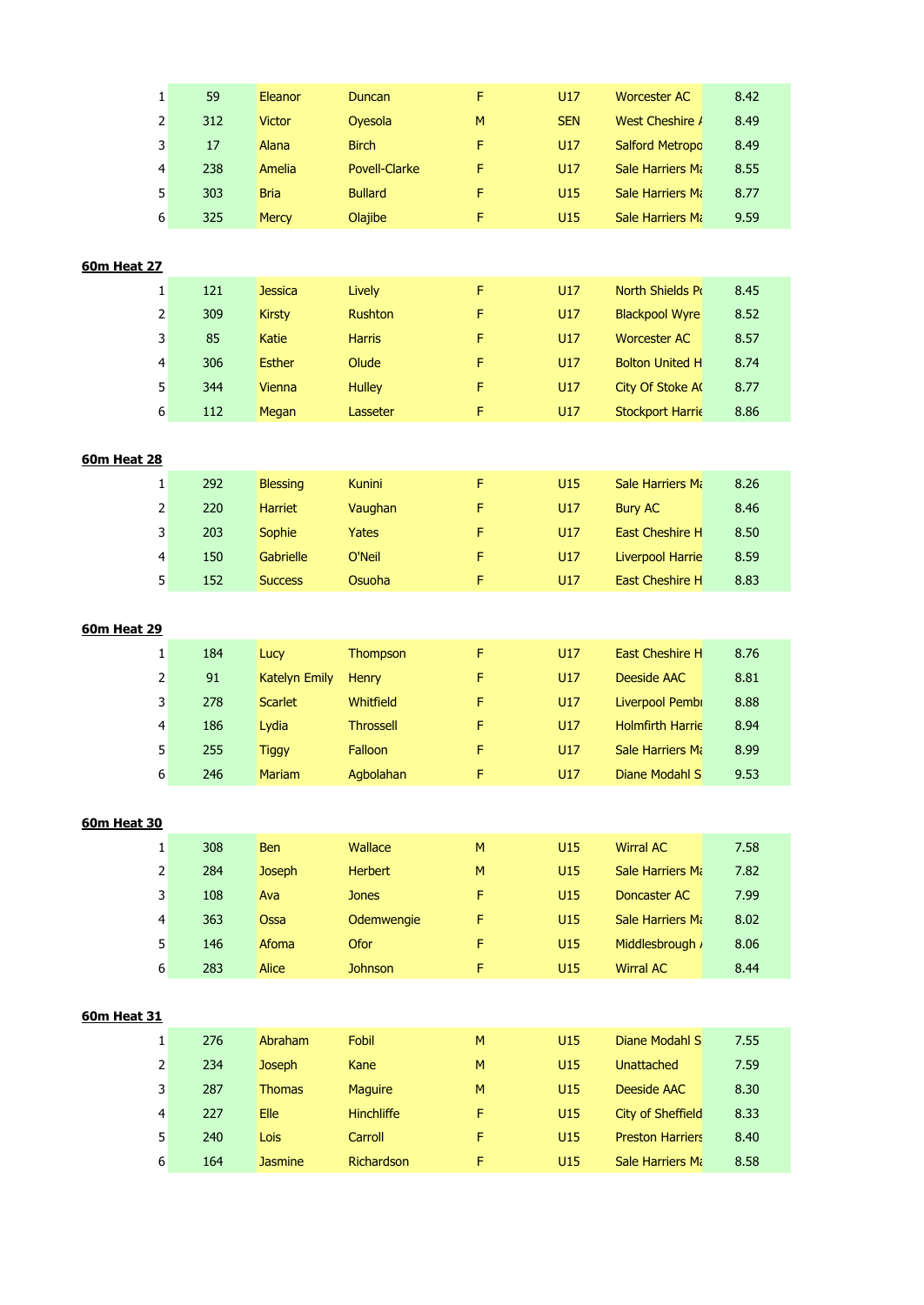# **60m Heat 32**

| 1 | 314 | <b>Djavan</b>  | Pedro       | M  | U <sub>15</sub> | Diane Modahl S           | 7.98 |  |
|---|-----|----------------|-------------|----|-----------------|--------------------------|------|--|
| 2 | 320 | <b>Meliisa</b> | <b>Both</b> | F  | U <sub>15</sub> | Sale Harriers Ma         | 8.11 |  |
| 3 | 190 | Maddison       | Vernon      | F. | U <sub>15</sub> | <b>East Cheshire H</b>   | 8.31 |  |
| 4 | 339 | <b>Olivia</b>  | Ashdown     | F. | U <sub>15</sub> | <b>Sale Harriers Man</b> | 8.32 |  |
| 5 | 263 | <b>Nina</b>    | Pickavance  | F  | U <sub>15</sub> | <b>Wirral AC</b>         | 8.33 |  |
| 6 | 291 | Charlotte      | Wilkinson   | F  | U13             | <b>Sale Harriers Man</b> | 8.41 |  |

#### **60m Heat 33**

|   | 245 | Ashkan        | Muradi        | M | U <sub>15</sub> | Diane Modahl S         | 8.03 |  |
|---|-----|---------------|---------------|---|-----------------|------------------------|------|--|
| 2 | 277 | Samuel        | Gvan          | M | U15             | Diane Modahl S         | 8.19 |  |
| 3 | 338 | Luke          | <b>Taylor</b> | M | U <sub>15</sub> | <b>Wirral AC</b>       | 8.28 |  |
| 4 | 353 | <b>Holly</b>  | <b>Nelson</b> | F | U <sub>15</sub> | <b>East Cheshire H</b> | 8.57 |  |
| 5 | 44  | <b>Hannah</b> | Cunningham    | F | U <sub>15</sub> | Wigan & Distric        | 8.59 |  |
| 6 | 279 | Samuel        | Ashadu        | M | U15             | <b>Salford Metropo</b> | 8.62 |  |

# **60m Heat 34**

| 1 | 257 | Joshua         | <b>Stammers</b> | M  | U15 | Southport Wate          | 8.25 |
|---|-----|----------------|-----------------|----|-----|-------------------------|------|
| 2 | 212 | Abigail        | <b>Bamber</b>   | F. | U15 | Liverpool Pembi         | 8.30 |
| 3 | 248 | <b>Jessica</b> | <b>Smylie</b>   | F. | U15 | <b>WESPA AC</b>         | 8.51 |
| 4 | 165 | Rebecca        | Roach           | F. | U15 | <b>Stockport Harrie</b> | 8.53 |
| 5 | 268 | Alesha         | <b>Azonubi</b>  | F. | U15 | <b>Preston Harriers</b> | 8.62 |
| 6 | 335 | <b>Zaland</b>  | <b>Khan</b>     | M  | U15 | Diane Modahl S          | 9.04 |

#### **60m Heat 35**

| 1 | 161 | Imogen       | Pughe           | F. | U15 | West Cheshire /         | 8.41 |
|---|-----|--------------|-----------------|----|-----|-------------------------|------|
| 2 | 98  | Amber        | <b>Hughes</b>   | Е  | U15 | Southport Wate          | 8.45 |
| 3 | 172 | Martha       | <b>Simms</b>    | F  | U15 | Liverpool Pembi         | 8.56 |
| 4 |     | <b>Sam</b>   | Ayre            | M  | U15 | <b>Stockport Harrie</b> | 8.70 |
| 5 | 11  | <b>Anais</b> | <b>Bathily</b>  | F  | U15 | <b>WESPA Fire Ath</b>   | 8.78 |
| 6 | 241 | Lola         | <b>Unsworth</b> |    | U15 | <b>Stockport Harrie</b> | 9.03 |

| <b>60m Heat 36</b> |  |
|--------------------|--|

|   | 261 | Mary-Jayne     | <b>Broomhead</b> | F | U15             | <b>Blackpool Wyre</b>   | 8.50 |
|---|-----|----------------|------------------|---|-----------------|-------------------------|------|
| 2 | 147 | Kelsev-Lili    | Ogedengbe        | F | U15             | <b>Wirral AC</b>        | 8.73 |
| 3 | 294 | <b>Scarlet</b> | Ashton           | F | U <sub>15</sub> | <b>Wirral AC</b>        | 9.14 |
| 4 | 119 | Madeleine      | Liddell          | F | U <sub>15</sub> | <b>Chester Le Strei</b> | 9.15 |
| 5 | 295 | <b>Niamh</b>   | Le Gall          | F | U <sub>15</sub> | <b>Wirral AC</b>        | 9.28 |
| 6 | 327 | Laura          | Armstrong        | F | U13             | <b>Warrington A C</b>   | 9.98 |

#### **60m Heat 37**

|   | 122 | <b>Jerel</b> | Livingston       | M | U15             | Bury AC                | 8.05 |
|---|-----|--------------|------------------|---|-----------------|------------------------|------|
| 2 | 254 | Porscha      | <b>Johnson</b>   | Е | U <sub>15</sub> | <b>Bolton United H</b> | 8.53 |
| 3 | 301 | Angel        | <b>Okechukwu</b> | Е | U <sub>15</sub> | Sale Harriers Mi       | 8.57 |
| 4 | 384 | Mojisola     | Oladiti          | Е | U <sub>15</sub> | Diane Modahl S         | 8.62 |
| 5 | 366 | Mya          | Fearon           | F | U15             | Sale Harriers Ma       | 8.79 |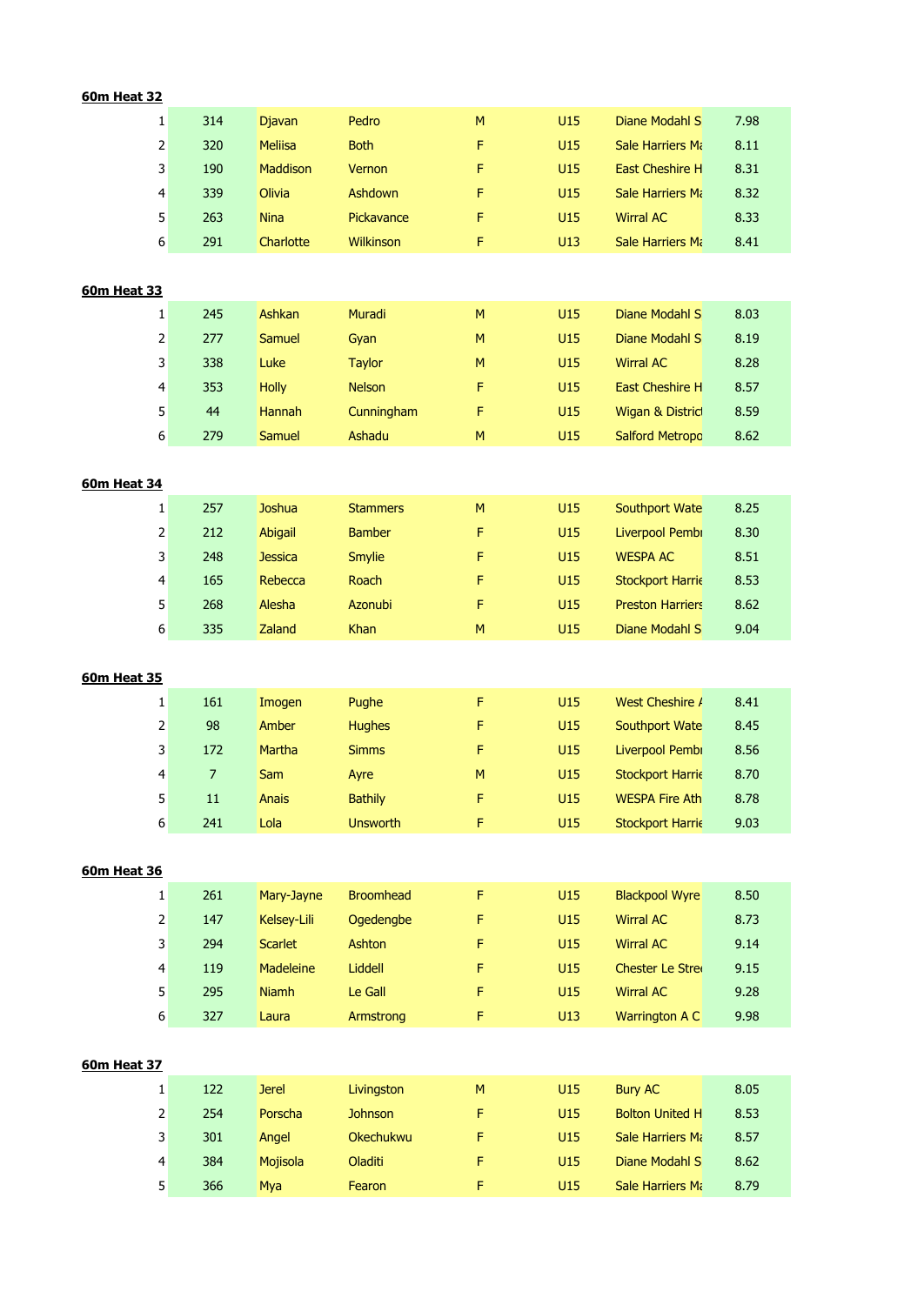|                    | 6<br>107                                 | Stephanie            | <b>Jones</b>           | F         | U15               | West Cheshire /                      | 8.94         |
|--------------------|------------------------------------------|----------------------|------------------------|-----------|-------------------|--------------------------------------|--------------|
| <b>60m Heat 38</b> |                                          |                      |                        |           |                   |                                      |              |
|                    | 43<br>$\mathbf{1}$                       | <b>Daniel</b>        | Cross                  | M         | U15               | <b>Wirral AC</b>                     | 8.50         |
|                    | $\overline{2}$<br>242                    | Chloe                | <b>Mokam</b>           | F         | U15               | Diane Modahl S                       | 8.65         |
|                    | 3<br>262                                 | Ellie                | owen                   | F         | u15               | <b>Blackpool Wyre</b>                | 8.77         |
|                    | 4<br>288                                 | Jena                 | <b>Dickinson</b>       | F         | U15               | <b>Bury AC</b>                       | 8.95         |
|                    | 5<br>138                                 | Shivani              | <b>Mistry</b>          | F         | U15               | <b>Salford Metropc</b>               | 9.03         |
|                    | 6<br>188                                 | Cameron              | <b>Unsworth</b>        | M         | U15               | <b>Stockport Harrie</b>              | 9.66         |
| <b>60m Heat 39</b> |                                          |                      |                        |           |                   |                                      |              |
|                    | $\mathbf 1$<br>225                       | Georgia              | Norman                 | F         | U15               | <b>Blackpool Wyre</b>                | 9.01         |
|                    | $\overline{2}$<br>289                    | Abigail              | <b>Armas</b>           | F         | U15               | <b>Blackburn Harri</b>               | 9.18         |
|                    | 3<br>311                                 | Chloe                | Parsons                | F         | U15               | <b>Blackpool Wyre</b>                | 9.24         |
|                    | 4<br>37                                  | Jay                  | Cook                   | M         | U15               | <b>Bury AC</b>                       | 9.26         |
|                    | 5<br>176                                 | <b>Scarlet</b>       | <b>Stapleton</b>       | F         | U15               | Vale Royal AC                        | 9.33         |
|                    | 6<br>251                                 | <b>Melissa</b>       | Cox                    | F         | U15               | <b>Stockport Harrie</b>              | 9.61         |
| 60m Heat 1         |                                          | 2nd round            |                        |           |                   |                                      |              |
|                    | 227<br>$\mathbf{1}$                      | Elle                 | Hinchliffe             | F         | U15               | <b>City of Sheffield</b>             | 7.24         |
|                    | $\overline{2}$<br>362                    | Sagesse              | <b>Nguie</b>           | M         | U20               | <b>Trafford AC</b>                   | 7.35         |
|                    | 3<br>84                                  | <b>Harry</b>         | Handsaker              | ${\sf M}$ | U17               | <b>Burton AC</b>                     | 7.38         |
|                    | 221<br>$\overline{4}$                    | <b>Harry</b>         | Doran                  | M         | <b>SEN</b>        | Liverpool Pembi                      | 7.48         |
|                    | 5<br>322                                 | David                | Kapenolo               | ${\sf M}$ | <b>SEN</b>        | <b>Liverpool Harrie</b>              | 7.66         |
|                    | 6<br>330                                 | Samuel               | <b>Beesley</b>         | ${\sf M}$ | U17               | <b>Trafford AC</b>                   | 7.71         |
|                    |                                          |                      |                        |           |                   |                                      |              |
|                    |                                          |                      |                        |           |                   |                                      |              |
|                    |                                          |                      |                        |           |                   |                                      |              |
| 60m Heat 2         |                                          | 2nd round            |                        |           |                   |                                      |              |
|                    | 265<br>$\mathbf{1}$                      | Oliver               | <b>Herring</b>         | M         | U20               | Gateshead Harr                       | 7.27         |
|                    | 2<br>514                                 | Abraham              | Orekan                 | ${\sf M}$ | U20               | University of Ma                     | 7.57         |
|                    | 3<br>300                                 | Louis                | Gyanfi                 | M         | U17               | <b>Trafford AC</b>                   | 7.76         |
|                    | 4<br>145                                 | San                  | Nouri                  | M         | <b>SEN</b>        | University of Ma                     | 7.77         |
|                    | 5<br>331                                 | Ahmed                | <b>Simeen</b>          | M         | U17               | <b>Trafford AC</b>                   | 7.95         |
|                    |                                          |                      |                        |           |                   |                                      |              |
| 60m Heat 3         |                                          | 2nd round            |                        |           |                   |                                      |              |
|                    | 318<br>$\mathbf{1}$                      | Ethan                | <b>Hughes</b>          | M<br>M    | U20               | Southport Wate                       | 7.51         |
|                    | $\overline{2}$<br>376                    | Eniola               | Adedotum               |           | U17               | <b>Bolton United H</b>               | 7.62         |
|                    | $\overline{\mathbf{3}}$<br>223           | Katy                 | Wyper                  | F         | <b>SEN</b>        | <b>Blackpool Wyre</b>                | 7.70         |
|                    | $\overline{4}$<br>79                     | <b>Joseph</b>        | Gray                   | M         | <b>SEN</b>        | <b>Gateshead Harr</b>                | 7.93         |
|                    | 5 <sup>1</sup><br>319                    | <b>Jack</b>          | O'Neill                | M         | U20               | Southport Wate                       | 8.01         |
|                    | $6 \mid$<br>210                          | Regan                | Walker                 | F         | <b>U20</b>        | Sale Harriers Mi                     | 8.02         |
|                    |                                          |                      |                        |           |                   |                                      |              |
| 60m Heat 4         |                                          | 2nd round            |                        |           |                   |                                      |              |
|                    | $\mathbf{1}$<br>24                       | <b>Jack</b>          | <b>Brown-Schofield</b> | M         | U17               | <b>Stockport Harrie</b>              | 7.80         |
|                    | $\overline{2}$<br>264                    | Lucy                 | Turner                 | F         | <b>SEN</b>        | Gateshead Harr                       | 8.03         |
|                    | $\overline{\mathbf{3}}$<br>163           | Charlotte            | Richardson             | F         | U17               | Gateshead Harr                       | 8.06         |
|                    | $\overline{4}$<br>39                     | Megan                | Costello               | F         | U17               | Gateshead Harr                       | 8.07         |
|                    | 5 <sup>1</sup><br>64                     | Philippa             | <b>Ellis</b>           | F         | U17               | Gateshead Harr                       | 8.09         |
|                    | $6 \mid$<br>139<br>$\overline{7}$<br>303 | Laura<br><b>Bria</b> | Mole<br><b>Bullard</b> | F<br>F    | <b>SEN</b><br>U15 | North Shields Po<br>Sale Harriers Ma | 8.58<br>8.61 |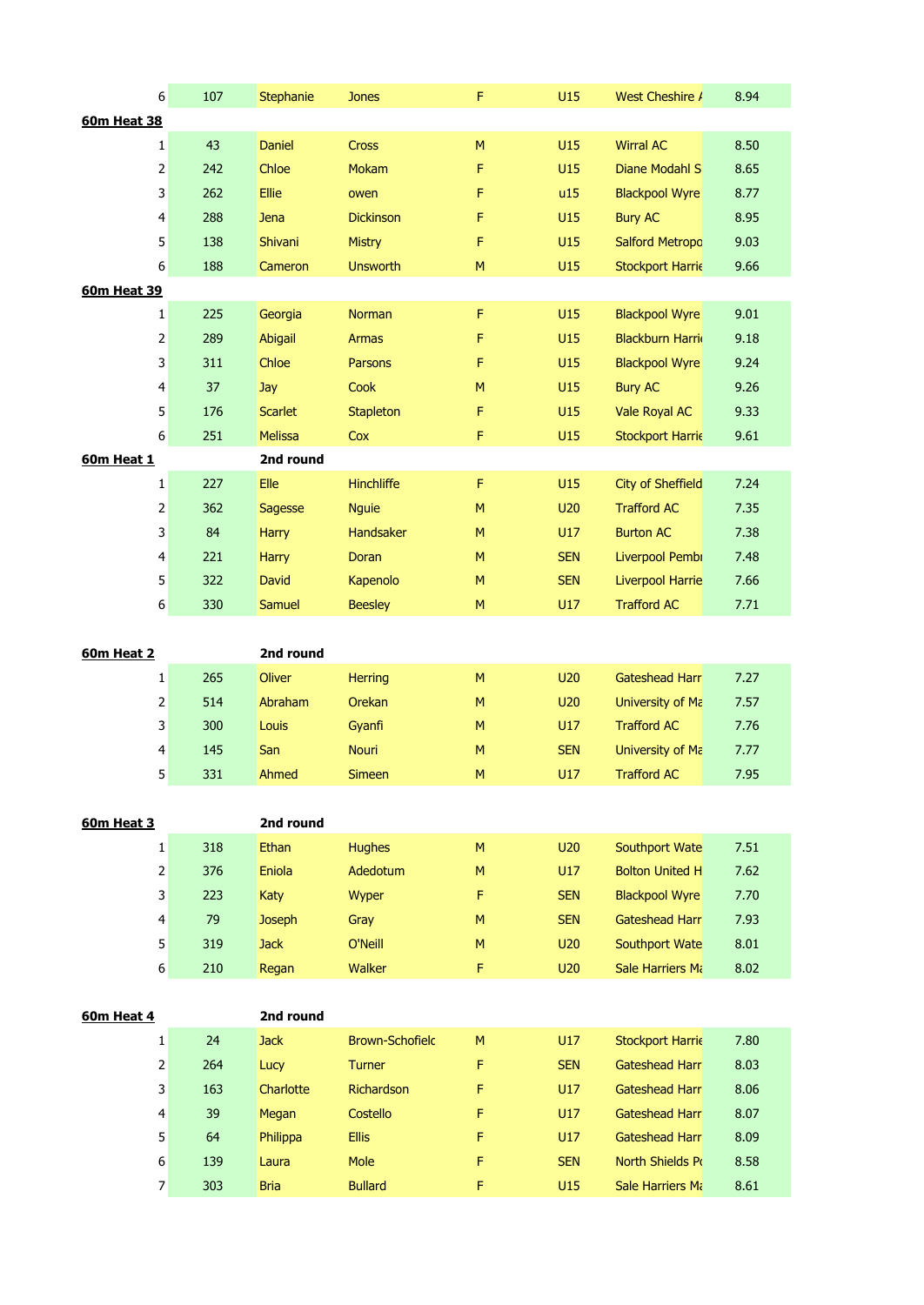| 60m Heat 5                    |                         |              | 2nd round       |                    |           |            |                         |       |
|-------------------------------|-------------------------|--------------|-----------------|--------------------|-----------|------------|-------------------------|-------|
|                               | $\mathbf{1}$            | 308          | <b>Ben</b>      | Wallace            | M         | U15        | <b>Wirral AC</b>        | 7.56  |
|                               | 2                       | 256          | <b>Marcus</b>   | McLean             | M         | U15        | <b>Unattached</b>       | 7.61  |
|                               | 3                       | 146          | Afoma           | Ofor               | F         | U15        | Middlesbrough ,         | 8.11  |
|                               | 4                       | 363          | Ossa            | Odemwengie         | F         | U15        | Sale Harriers Mi        | 8.12  |
|                               | 5                       | 338          | Luke            | <b>Taylor</b>      | M         | U15        | <b>Wirral AC</b>        | 8.31  |
|                               | 6                       | 263          | <b>Nina</b>     | Pickavance         | F         | U15        | <b>Wirral AC</b>        | 8.46  |
|                               | $\overline{7}$          | 283          | Alice           | <b>Johnson</b>     | F         | U15        | <b>Wirral AC</b>        | 8.86  |
|                               |                         |              |                 |                    |           |            |                         |       |
| 60m Heat 6                    |                         |              | 2nd round       |                    |           |            |                         |       |
|                               | $\mathbf{1}$            | 261          | Mary-Jayne      | <b>Broomhead</b>   | F         | U15        | <b>Blackpool Wyre</b>   | 8.54  |
|                               | $\mathbf{2}$            | 43           | <b>Daniel</b>   | Cross              | M         | U15        | <b>Wirral AC</b>        | 8.66  |
|                               | 3                       | 147          | Kelsey-Lili     | Ogedengbe          | F         | U15        | <b>Wirral AC</b>        | 8.72  |
|                               | $\overline{\mathbf{4}}$ | 96           | Leah            | Howard             | F         | U15        | <b>Blackpool Wyre</b>   | 8.86  |
|                               | 5 <sup>1</sup>          | 295          | <b>Niamh</b>    | Le Gall            | F         | U15        | <b>Wirral AC</b>        | 9.44  |
|                               |                         |              |                 |                    |           |            |                         |       |
| <b>200M INVITATIONAL RACE</b> |                         |              |                 |                    |           |            |                         |       |
|                               | 1                       | 399          | <b>Jess</b>     | <b>Taylor</b>      | F         | <b>SEN</b> | Sale Harriers Mi        | 24.29 |
|                               | $\mathbf{2}$            | 233          | Abigail         | Pawlett            | F         | U20        | <b>Stockport Harrie</b> | 25.16 |
|                               | 3                       | $\mathbf{1}$ | Emma            | Alderson           | F         | U20        | <b>Liverpool Harrie</b> | 25.32 |
|                               | 4                       | 126          | <b>Danielle</b> | <b>McGifford</b>   | F         | <b>U23</b> | Wigan & Distric         | 25.41 |
|                               |                         |              |                 |                    |           |            |                         |       |
| <b>300M Heat 1</b>            |                         |              |                 |                    |           |            |                         |       |
|                               | $\mathbf{1}$            | 232          | Liam            | <b>Collins</b>     | M         | <b>SEN</b> | <b>Tynedale Harrie</b>  | 36.29 |
|                               | $\mathbf{2}$            | 406          | <b>Mike</b>     | Coogan             | M         | <b>SEN</b> | <b>East Cheshire H</b>  | 36.53 |
|                               | 3                       | 299          | <b>Darren</b>   | <b>Towart</b>      | M         | <b>SEN</b> | <b>Tynedale Harrie</b>  | 39.95 |
|                               | $\overline{4}$          | 352          | Alex            | <b>Teasdale</b>    | M         | <b>SEN</b> | Manchester Har          | 40.92 |
|                               |                         |              |                 |                    |           |            |                         |       |
| <b>300M Heat 2</b>            |                         |              |                 |                    |           |            |                         |       |
|                               | $\mathbf{1}$            | 38           | <b>Rick</b>     | Cordwell           | M         | <b>SEN</b> | <b>Chorley Triathlo</b> | 40.44 |
|                               | $\mathbf{2}$            | 504          | Malcolm         | <b>McPhale</b>     | M         | <b>SEN</b> | Northern Vets           | 41.09 |
|                               | $\overline{\mathbf{3}}$ | 365          | Leeroy          | Golding            | ${\sf M}$ | v50        | Penle AC                | 42.01 |
|                               | $\overline{4}$          | 116          | Andy            | Lewis              | M         | <b>SEN</b> | <b>Harrow AC</b>        | 42.09 |
|                               |                         |              |                 |                    |           |            |                         |       |
| <b>300M Heat 3</b>            |                         |              |                 |                    |           |            |                         |       |
|                               | $\mathbf{1}$            | 381          | <b>John</b>     | Trotman            | ${\sf M}$ | U20        | East Cheshire H         | 37.11 |
|                               | $\overline{2}$          | 304          | Iolu            | <b>James</b>       | M         | <b>U20</b> | Colwyn Bay AA           | 37.50 |
|                               | $\mathsf{3}$            | 421          | Abigail         | <b>Fitzpatrick</b> | F         | <b>SEN</b> | Sale Harriers Ma        | 39.34 |
|                               |                         |              |                 |                    |           |            |                         |       |
| <b>300M Heat 4</b>            |                         |              |                 |                    |           |            |                         |       |
|                               | $\mathbf{1}$            | 316          | <b>Nick</b>     | Fumonik            | ${\sf M}$ | <b>SEN</b> | Windsor, Slough         | 35.21 |
|                               | $\mathbf{2}$            | 403          | Danny           | Higham             | M         | <b>SEN</b> | Liverpool Pembi         | 35.53 |
|                               | $\mathsf{3}$            | 394          | Reece           | <b>Ingley</b>      | M         | <b>SEN</b> | <b>Trafford AC</b>      | 35.77 |
|                               | $\overline{4}$          | 386          | Jamie           | Webb               | ${\sf M}$ | <b>SEN</b> | <b>Liverpool Harrie</b> | 36.66 |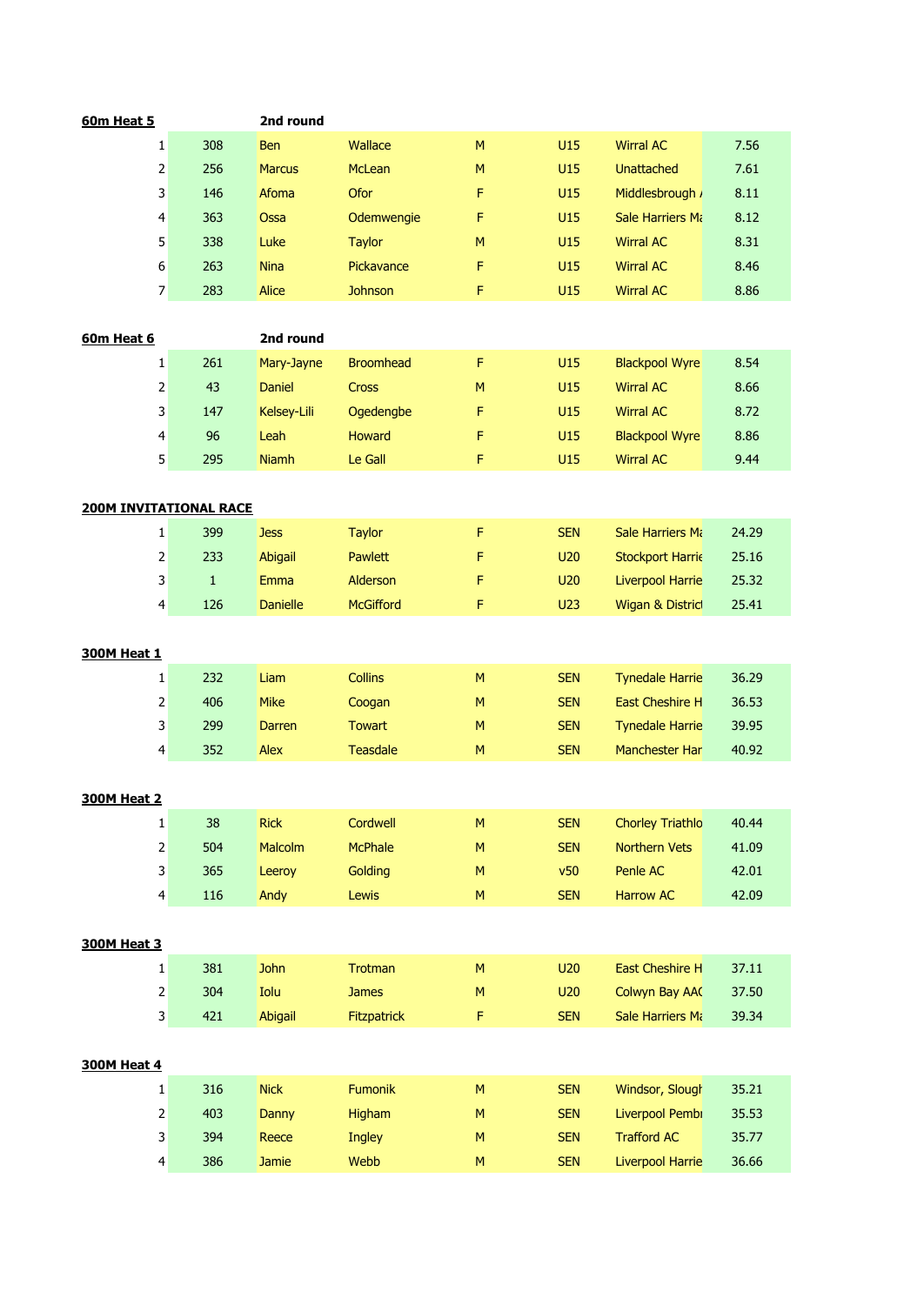| <b>300M Heat 5</b>  |                                                                                                                         |                 |                     |           |            |                         |       |
|---------------------|-------------------------------------------------------------------------------------------------------------------------|-----------------|---------------------|-----------|------------|-------------------------|-------|
|                     | 16<br>1                                                                                                                 | Ollie           | <b>Biddle</b>       | M         | U20        | <b>Worcester AC</b>     | 35.89 |
|                     | 140<br>2                                                                                                                | <b>Oliver</b>   | <b>Monk</b>         | ${\sf M}$ | <b>SEN</b> | Cheltenham & C          | 36.32 |
|                     | 3<br>510                                                                                                                | <b>Seamus</b>   | Derbyshire          | M         | U20        | City Of Stoke A         | 36.36 |
|                     | 4<br>379                                                                                                                | <b>Kevin</b>    | Bell                | M         | <b>SEN</b> | Liverpool Harrie        | 38.84 |
|                     |                                                                                                                         |                 |                     |           |            |                         |       |
| <b>300M Heat 6</b>  | $\mathbf{1}$<br>414                                                                                                     | <b>Billy</b>    | <b>Matthews</b>     | M         | U20        | Liverpool Pembi         | 36.84 |
|                     | 424                                                                                                                     | Adam            | <b>Bellis</b>       | M         | <b>SEN</b> | <b>Trafford AC</b>      | 37.03 |
|                     | 2<br>378                                                                                                                |                 | O'Brien             | M         | <b>SEN</b> | <b>Wirral AC</b>        | 37.05 |
|                     | 3<br>427                                                                                                                | Craig           | Gilland             | ${\sf M}$ | U17        | <b>Liverpool Harrie</b> | 38.47 |
|                     | 4                                                                                                                       | <b>Jack</b>     |                     |           |            |                         |       |
| <b>300M Heat 7</b>  |                                                                                                                         |                 |                     |           |            |                         |       |
|                     | 66<br>$\mathbf{1}$                                                                                                      | <b>Jordan</b>   | Fairclough          | M         | <b>SEN</b> | <b>Liverpool Harrie</b> | 36.95 |
| $\mathsf 2$         | 275                                                                                                                     | Dan             | <b>Banks</b>        | M         | U20        | <b>Worcester AC</b>     | 37.22 |
| 3                   | 420                                                                                                                     | <b>Oliver</b>   | Carvell             | M         | U20        | <b>Bridgnorth AC</b>    | 37.81 |
|                     | 4<br>123                                                                                                                | Adrian          | <b>Lloyd-Davies</b> | ${\sf M}$ | U20        | <b>Bridgnorth AC</b>    | 38.82 |
|                     |                                                                                                                         |                 |                     |           |            |                         |       |
| <b>300M Heat 8</b>  |                                                                                                                         |                 |                     |           |            |                         |       |
|                     | 180<br>$\mathbf{1}$                                                                                                     | Declan          | <b>Taylor</b>       | M         | U20        | <b>Preston Harriers</b> | 37.63 |
|                     | $\mathsf{2}\!\!\:\mathsf{1}\!\!\:\mathsf{2}\!\!\:\mathsf{1}\!\!\:\mathsf{3}\mathsf{2}\!\!\:\mathsf{4}\mathsf{3}$<br>400 | <b>Jack</b>     | <b>Dickinson</b>    | M         | <b>SEN</b> | <b>Bolton United H</b>  | 37.91 |
|                     | 3<br>423                                                                                                                | Cieran          | English             | M         | U17        | <b>WESPA AC</b>         | 38.87 |
|                     |                                                                                                                         |                 |                     |           |            |                         |       |
| <b>300M Heat 9</b>  |                                                                                                                         |                 |                     |           |            |                         |       |
|                     | 33<br>$\mathbf{1}$                                                                                                      | <b>Jamie</b>    | <b>Clowes</b>       | M         | U17        | <b>City of Stoke AC</b> | 36.47 |
|                     | $\overline{2}$<br>386                                                                                                   | <b>Jamie</b>    | Webb                | M         | <b>SEN</b> | Liverpool Harrie        | 37.20 |
|                     | 3<br>312                                                                                                                | <b>Victor</b>   | Oyesola             | M         | <b>SEN</b> | West Cheshire /         | 37.84 |
|                     | 4<br>419                                                                                                                | <b>Thomas</b>   | Rogerson            | M         | <b>SEN</b> | <b>Liverpool Harrie</b> | 39.64 |
|                     |                                                                                                                         |                 |                     |           |            |                         |       |
| 300M Heat 10        |                                                                                                                         |                 |                     |           |            |                         |       |
|                     | $1\vert$<br>109                                                                                                         | Nathan          | <b>Jones</b>        | M         | U20        | <b>Colwyn Bay</b>       | 39.91 |
|                     | $\overline{2}$<br>343                                                                                                   | <b>Alastair</b> | <b>Eccles</b>       | ${\sf M}$ | <b>SEN</b> | Lancaster & Mo          | 41.01 |
|                     | 3<br>351                                                                                                                | <b>Diago</b>    | Gonzalez            | M         | U20        | Lancaster & Mo          | 42.79 |
|                     | 4<br>342                                                                                                                | Viola           | <b>Meling</b>       | F         | <b>SEN</b> | <b>Bury AC</b>          | 48.52 |
| <b>300M Heat 11</b> |                                                                                                                         |                 |                     |           |            |                         |       |
|                     | $\mathbf{1}$<br>318                                                                                                     | Ethan           | <b>Hughes</b>       | ${\sf M}$ | U20        | <b>Southport Wate</b>   | 37.82 |
|                     | $\overline{2}$<br>28                                                                                                    | <b>Matthew</b>  | Cant                | M         | U20        | <b>Blaydon Harrier</b>  | 39.32 |
|                     | 3<br>319                                                                                                                | <b>Jack</b>     | O'Neill             | M         | U20        | <b>Southport Wate</b>   | 39.56 |
|                     |                                                                                                                         |                 |                     |           |            |                         |       |
| <b>300M Heat 12</b> |                                                                                                                         |                 |                     |           |            |                         |       |
|                     | 209<br>$\mathbf{1}$                                                                                                     | Hannah          | Kelly               | F         | U20        | <b>Bolton United H</b>  | 40.00 |
|                     | $\overline{2}$<br>$\mathbf{1}$                                                                                          | Emma            | Alderson            | F         | U20        | Liverpool Harrie        | 40.00 |
|                     | $\overline{\mathbf{3}}$<br>126                                                                                          | <b>Danielle</b> | <b>McGifford</b>    | F.        | <b>U23</b> | Wigan & Distric         | 42.27 |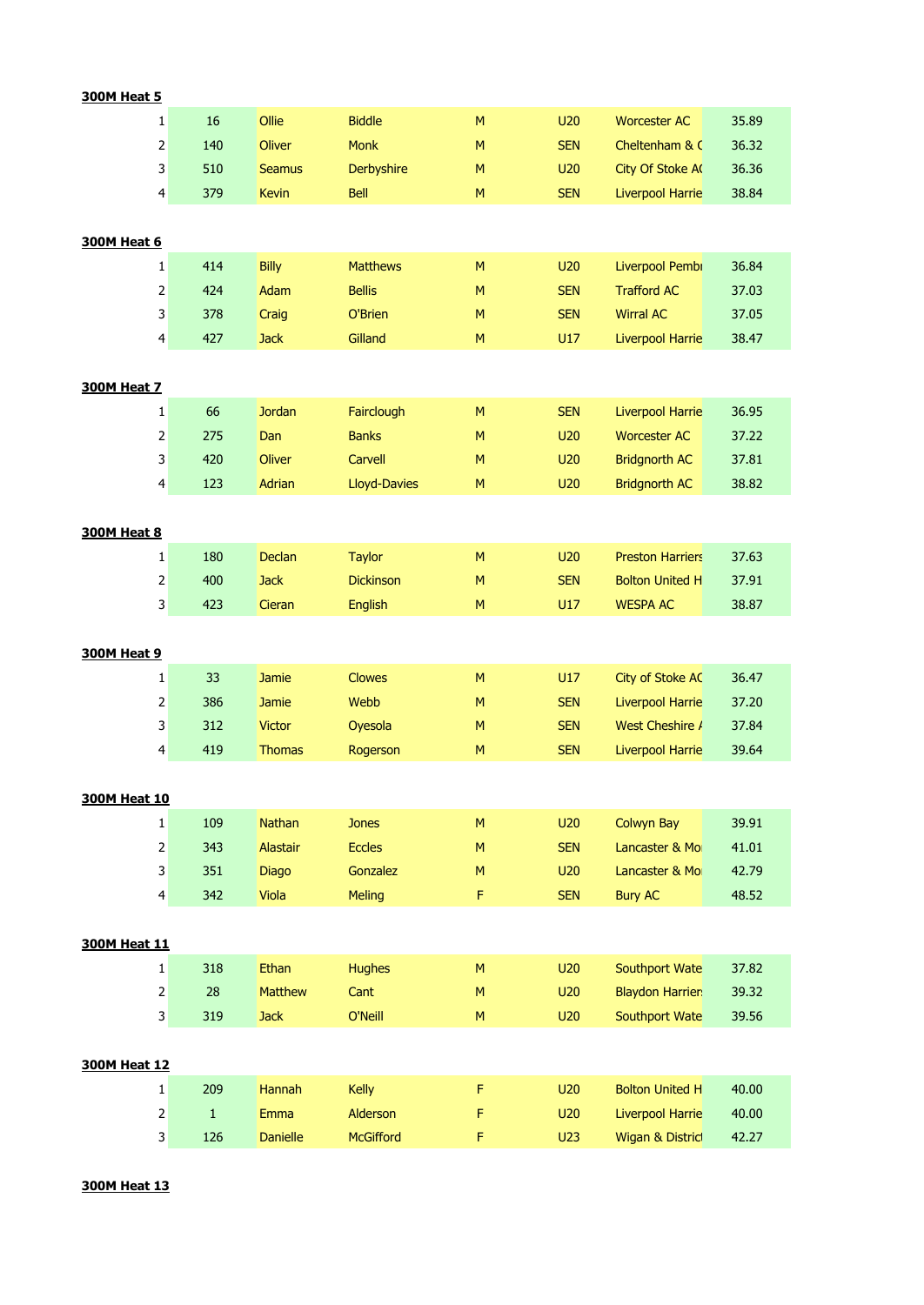| $\mathbf{1}$                                                                                                     | 120 | Alan            | Littler          | M         | <b>SEN</b> | West Cheshire /         | 40.91 |
|------------------------------------------------------------------------------------------------------------------|-----|-----------------|------------------|-----------|------------|-------------------------|-------|
| $\overline{2}$                                                                                                   | 144 | <b>Jazmine</b>  | <b>Moss</b>      | F         | U20        | <b>Gateshead Harr</b>   | 43.15 |
| $\overline{\mathbf{3}}$                                                                                          | 407 | Siobhan         | <b>Brown</b>     | F         | U20        | <b>Deeside AAC</b>      | 43.47 |
|                                                                                                                  |     |                 |                  |           |            |                         |       |
| <b>300M Heat 14</b>                                                                                              |     |                 |                  |           |            |                         |       |
| $\mathbf{1}$                                                                                                     | 14  | Euan            | <b>Benson</b>    | M         | U20        | <b>Stockport Harrie</b> | 40.76 |
| $\mathsf{2}\!\!\:\mathsf{1}\!\!\:\mathsf{2}\!\!\:\mathsf{1}\!\!\:\mathsf{3}\mathsf{2}\!\!\:\mathsf{4}\mathsf{3}$ | 162 | Anna            | Renken           | F         | <b>SEN</b> | Loughborough !          | 42.22 |
| 3                                                                                                                | 182 | <b>Stephen</b>  | Terry-Short      | M         | <b>SEN</b> | Cannock & Stafl         | 43.17 |
| 4                                                                                                                | 387 | <b>Danielle</b> | Webb             | F         | U20        | <b>Liverpool Harrie</b> | 44.84 |
|                                                                                                                  |     |                 |                  |           |            |                         |       |
| <b>300M Heat 15</b>                                                                                              |     |                 |                  |           |            |                         |       |
| $\mathbf{1}$                                                                                                     | 297 | Katie           | Waterworth       | F         | U20        | <b>Stockport Harrie</b> | 42.73 |
| $\overline{2}$                                                                                                   | 274 | Gorgia          | <b>Briggs</b>    | F         | U20        | Gateshead Harr          | 44.52 |
| 3                                                                                                                | 201 | Elizabeth       | Wright           | F         | U20        | Warrington A C          | 45.18 |
| $\overline{4}$                                                                                                   | 95  | <b>Steve</b>    | Houghton         | M         | <b>SEN</b> | <b>Stockport Harrie</b> | 48.77 |
|                                                                                                                  |     |                 |                  |           |            |                         |       |
| <b>300M Heat 16</b>                                                                                              |     |                 |                  |           |            |                         |       |
| $\mathbf{1}$                                                                                                     | 398 | Fredrica        | Peart            | F         | <b>SEN</b> | Sale Harriers Mi        | 44.36 |
| $\overline{2}$                                                                                                   | 337 | Rebecca         | <b>Sheffield</b> | F         | U20        | <b>Burton AC</b>        | 45.95 |
| 3                                                                                                                | 390 | Evie            | <b>Barclay</b>   | F         | U20        | Wigan & District        | 46.71 |
| 4                                                                                                                | 226 | Chloe           | Norman           | F         | U20        | <b>Blackpool Wyre</b>   | 47.06 |
|                                                                                                                  |     |                 |                  |           |            |                         |       |
| <b>300M Heat 17</b>                                                                                              |     |                 |                  |           |            |                         |       |
| $\mathbf{1}$                                                                                                     | 89  | <b>Ben</b>      | <b>Healy</b>     | ${\sf M}$ | <b>SEN</b> | Knutsford Harrie        | 37.37 |
| $\overline{2}$                                                                                                   | 512 | <b>Tristan</b>  | Hall             | M         | U17        | Warrington A C          | 38.82 |
| 3                                                                                                                | 415 | Alex            | Armstrong-Bond   | M         | U17        | <b>Sale Harriers Ma</b> | 39.22 |
| $\overline{4}$                                                                                                   | 286 | Callum          | Garvey           | ${\sf M}$ | U17        | Liverpool Pembi         | 39.38 |
|                                                                                                                  |     |                 |                  |           |            |                         |       |
| <b>300M Heat 18</b>                                                                                              |     |                 |                  |           |            |                         |       |
| $\mathbf{1}$                                                                                                     | 141 | <b>Darian</b>   | Moore            | M         | U17        | <b>Worcester AC</b>     | 37.84 |
| $\mathbf{2}$                                                                                                     | 285 | Ciaran          | Scroggie         | M         | U17        | Liverpool Pembi         | 38.94 |
| $\overline{\mathbf{3}}$                                                                                          | 199 | Andrew          | Woodhouse        | ${\sf M}$ | U17        | <b>Blackpool Wyre</b>   | 39.34 |
| $\overline{4}$                                                                                                   | 310 | <b>Bradley</b>  | Parson           | ${\sf M}$ | U17        | <b>Blackpool Wyre</b>   | 40.05 |
|                                                                                                                  |     |                 |                  |           |            |                         |       |
| <b>300M Heat 19</b>                                                                                              |     |                 |                  |           |            |                         |       |
| $\mathbf{1}$                                                                                                     | 307 | Amari           | Turner           | M         | U17        | Manchester Har          | 39.39 |
| $\overline{2}$                                                                                                   | 397 | Lucy            | <b>Elcock</b>    | F         | U17        | <b>Bridgnorth AC</b>    | 41.52 |
| $\overline{\mathbf{3}}$                                                                                          | 142 | Mia             | Morrisroe        | F         | U15        | Liverpool Harrie        | 42.91 |
|                                                                                                                  |     |                 |                  |           |            |                         |       |
| <b>300M Heat 20</b>                                                                                              |     |                 |                  |           |            |                         |       |
| $\mathbf{1}$                                                                                                     | 86  | Ethan           | Harrison         | M         | U17        | <b>Southport Wate</b>   | 40.26 |
| $\overline{2}$                                                                                                   | 62  | Connor          | <b>Eastlake</b>  | M         | U17        | City Of Stoke A         | 41.08 |
| $\mathsf{3}$                                                                                                     | 78  | Poppy           | Glasby-Seddon    | F         | U17        | Sale Harriers Mi        | 41.67 |
| $\overline{4}$                                                                                                   | 302 | Olivia          | Kimbowa          | F         | U17        | <b>Bolton United H</b>  | 42.84 |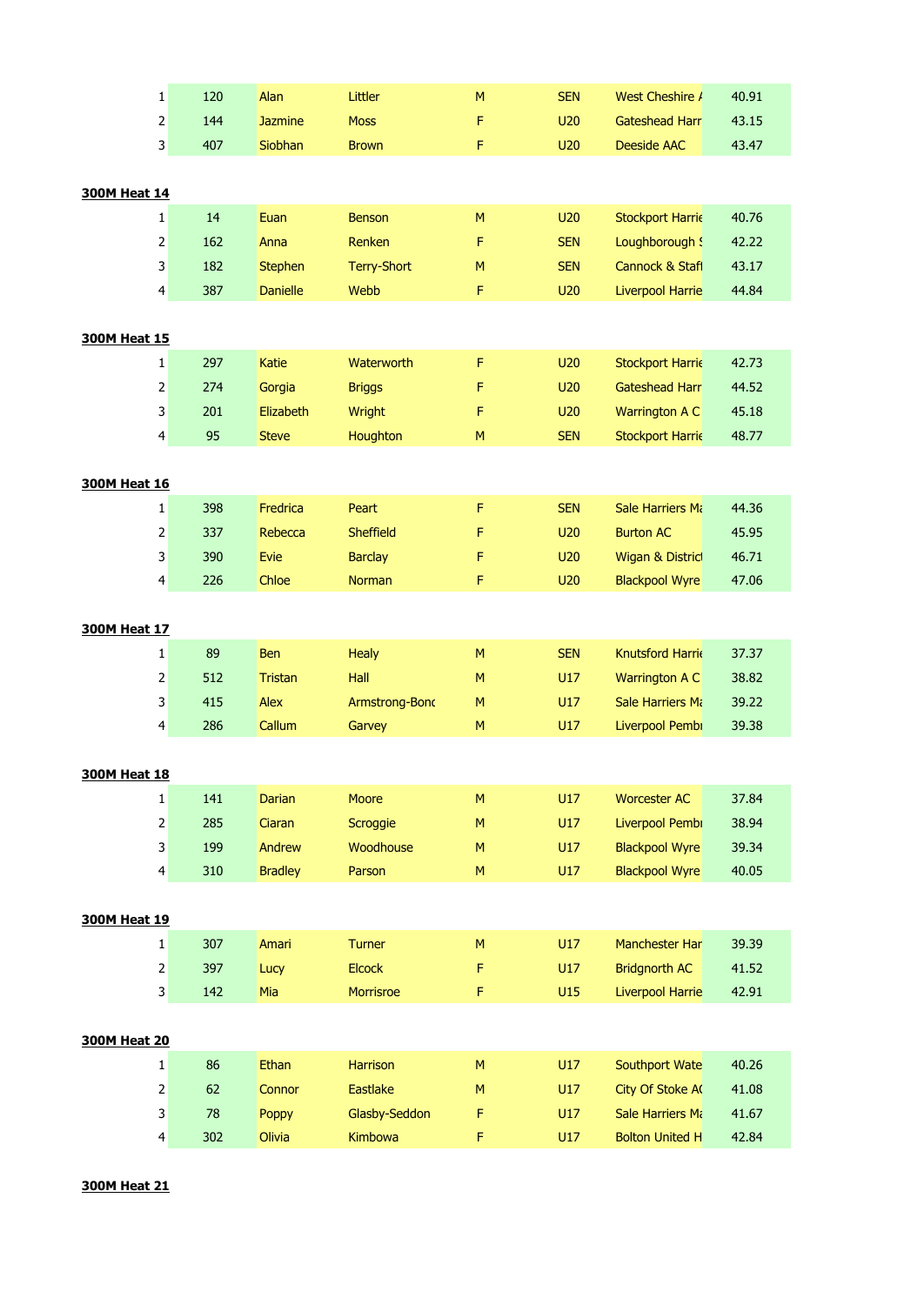| $\mathbf 1$             | 36             | Ben                  | <b>Combes</b>     | M           | U17 | <b>Halifax Harriers</b>  | 40.89      |
|-------------------------|----------------|----------------------|-------------------|-------------|-----|--------------------------|------------|
| $\mathbf 2$             | 156            | Chloe                | Penketh           | F           | U17 | <b>Wirral AC</b>         | 43.61      |
| 3                       | 429            | Ayla                 | <b>Hewitt</b>     | F           | U17 | Sale Harriers Mi         | 44.23      |
| $\overline{4}$          | 81             | Eve                  | Greenway          | F           | U17 | <b>Birchfield Harrie</b> | <b>DNF</b> |
|                         |                |                      |                   |             |     |                          |            |
| <b>300M Heat 22</b>     |                |                      |                   |             |     |                          |            |
| 1                       | 45             | Maya                 | Curry             | F           | U17 | Sale Harriers Mi         | 43.19      |
| $\mathbf 2$             | 118            | Mia                  | Liddell           | F           | U15 | <b>Chester Le Strei</b>  | 43.96      |
| 3                       | $\overline{2}$ | <b>Jenna</b>         | Allen-Cartwright  | F           | U17 | <b>Bury AC</b>           | 47.26      |
|                         |                |                      |                   |             |     |                          |            |
| <b>300M Heat 23</b>     |                |                      |                   |             |     |                          |            |
| 1                       | 425            | Elizabeth            | <b>Twite</b>      | F           | U17 | Sale Harriers Mi         | 44.00      |
| $\mathbf 2$             | 32             | Georgie              | Chesworth         | F           | U17 | <b>Preston Harriers</b>  | 45.07      |
| 3                       | 85             | Katie                | <b>Harris</b>     | F           | U17 | <b>Worcester AC</b>      | 45.63      |
|                         |                |                      |                   |             |     |                          |            |
| <b>300M Heat 24</b>     |                |                      |                   |             |     |                          |            |
| 1                       | 273            | Deanna               | Clarke            | F           | U17 | <b>Worcester AC</b>      | 44.74      |
| $\mathbf 2$             | 91             | <b>Katelyn Emily</b> | <b>Henry</b>      | F           | U17 | <b>Deeside AAC</b>       | 46.06      |
| 3                       | 186            | Lydia                | <b>Throssell</b>  | F           | U17 | <b>Holmfirth Harrie</b>  | 47.48      |
| $\overline{\mathbf{4}}$ | 305            | Eve                  | Grant             | F           | U17 | <b>Wirral AC</b>         | <b>DNF</b> |
|                         |                |                      |                   |             |     |                          |            |
| <b>300M Heat 25</b>     |                |                      |                   |             |     |                          |            |
| $\mathbf{1}$            | 149            | Sarah - Jane         | Ollis             | F           | U17 | <b>Worcester AC</b>      | 42.77      |
| 2                       | 59             | Eleanor              | <b>Duncan</b>     | F           | U17 | <b>Worcester AC</b>      | 44.57      |
| 3                       | 150            | Gabrielle            | O'Neil            | F           | U17 | <b>Liverpool Harrie</b>  | 45.60      |
| 4                       | 271            | Camille              | <b>Hargreaves</b> | F           | U17 | City Of Stoke A          | 53.91      |
|                         |                |                      |                   |             |     |                          |            |
| <b>300M Heat 26</b>     |                |                      |                   |             |     |                          |            |
| 1                       | 276            | Abraham              | Fobil             | M           | U15 | Diane Modahl S           | 38.87      |
| $\mathbf 2$             | 350            | <b>Oliver</b>        | Ball              | ${\sf M}$   | U15 | Lancaster & Mo           | 40.15      |
| 3                       | 284            | <b>Joseph</b>        | <b>Herbert</b>    | M           | U15 | Sale Harriers Mi         | 40.93      |
| $\overline{4}$          | 287            | <b>Thomas</b>        | <b>Maguire</b>    | M           | U15 | <b>Deeside AAC</b>       | 42.93      |
| <b>300M Heat 27</b>     |                |                      |                   |             |     |                          |            |
| $\mathbf 1$             | 170            | Luka                 | Sidebotham        | ${\sf M}$   | U15 | <b>Liverpool Harrie</b>  | 40.81      |
| $\mathbf 2$             | 339            | Olivia               | Ashdown           | F           | U15 | Sale Harriers Mi         | 43.93      |
| 3                       | 44             | Hannah               | Cunningham        | $\mathsf F$ | U15 | Wigan & Distric          | 44.68      |
| $\overline{\mathbf{4}}$ | 509            | Isabella             | <b>Merritt</b>    | F           | U15 | Horwich RMI Ha           | 45.20      |
|                         |                |                      |                   |             |     |                          |            |
| <b>300M Heat 28</b>     |                |                      |                   |             |     |                          |            |
| $\mathbf 1$             | 161            | Imogen               | Pughe             | F           | U15 | West Cheshire /          | 44.61      |
| $\mathbf 2$             | 248            | <b>Jessica</b>       | <b>Smylie</b>     | F           | U15 | <b>WESPA AC</b>          | 46.64      |
| 3                       | 107            | Stephanie            | <b>Jones</b>      | $\mathsf F$ | U15 | West Cheshire /          | 46.76      |
| 4                       | 13             | <b>Jodi</b>          | <b>Bemand</b>     | $\mathsf F$ | U15 | West Cheshire /          | 49.34      |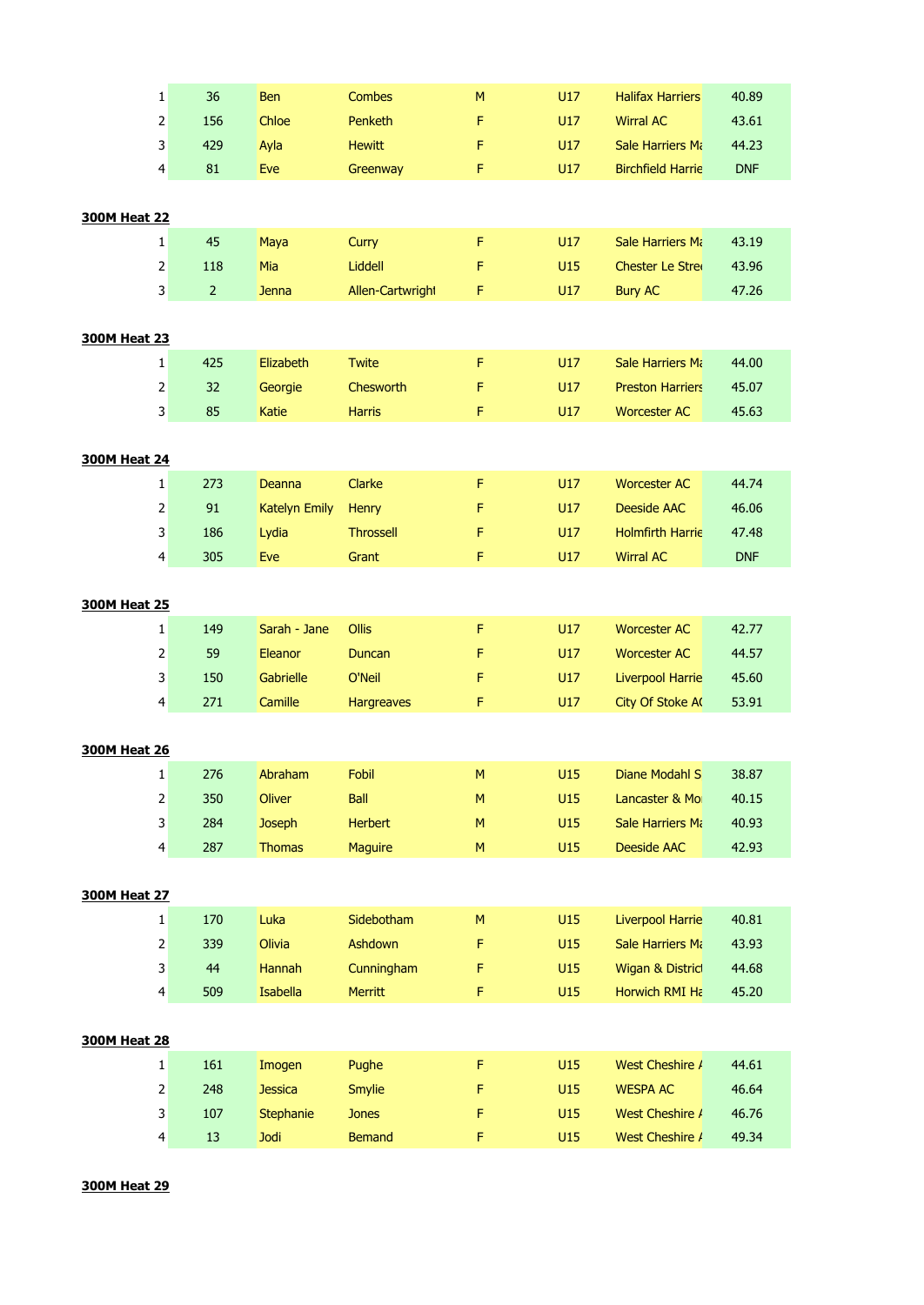|                     | 359<br>1                       | Gina            | <b>Nuttall</b>      | F         | U15        | <b>WESPA AC</b>          | 49.16    |
|---------------------|--------------------------------|-----------------|---------------------|-----------|------------|--------------------------|----------|
|                     | $\overline{2}$<br>93           | Abbie           | <b>Hirst</b>        | F         | U15        | East Cheshire H          | 59.44    |
|                     | 4                              |                 |                     |           |            |                          |          |
|                     |                                |                 |                     |           |            |                          |          |
| <b>300M Heat 30</b> |                                |                 |                     |           |            |                          |          |
|                     | 124<br>$\mathbf{1}$            | <b>Hermione</b> | <b>Mason</b>        | F         | U15        | Sale Harriers Mi         | 46.23    |
|                     | $\overline{2}$<br>74           | Grace           | Gibson              | F         | U15        | <b>Bury AC</b>           | 49.34    |
|                     | 3<br>82                        | Reuben          | Greenway            | M         | U15        | <b>Birchfield Harrie</b> | 51.90    |
|                     |                                |                 |                     |           |            |                          |          |
| <b>600M Heat 1</b>  |                                |                 |                     |           |            |                          |          |
|                     | 386<br>1                       | <b>Jamie</b>    | Webb                | M         | <b>SEN</b> | <b>Liverpool Harrie</b>  | 01:18.90 |
|                     | $\overline{\mathbf{c}}$<br>388 | Rory            | Keen                | M         | U20        | Sale Harriers Mi         | 01:21.94 |
|                     | 3<br>412                       | <b>Thomas</b>   | <b>Baines</b>       | M         | U20        | Warrington A C           | 01:22.32 |
|                     | 123<br>$\overline{\mathbf{r}}$ | Adrian          | <b>Lloyd-Davies</b> | M         | U20        | <b>Bridgnorth AC</b>     | 01:22.33 |
|                     | 5<br>379                       | <b>Kevin</b>    | <b>Bell</b>         | M         | <b>SEN</b> | <b>Liverpool Harrie</b>  | 01:23.39 |
|                     | 6<br>420                       | <b>Oliver</b>   | Carvell             | M         | U20        | <b>Bridgnorth AC</b>     | 01:25.32 |
|                     | 7<br>419                       | <b>Thomas</b>   | Rogerson            | M         | <b>SEN</b> | <b>Liverpool Harrie</b>  | 01:26.43 |
|                     |                                |                 |                     |           |            |                          |          |
| <b>600M Heat 2</b>  |                                |                 |                     |           |            |                          |          |
|                     | 503<br>$\mathbf{1}$            | <b>Joseph</b>   | <b>Morrison</b>     | M         | U20        | West Cheshire /          | 01:24.01 |
|                     | 2<br>392                       | Shaun           | Gee                 | ${\sf M}$ | U20        | Sale Harriers Mi         | 01:24.23 |
|                     | 3<br>341                       | <b>Jacob</b>    | Lingard             | M         | <b>SEN</b> | Sale Harriers Mi         | 01:24.79 |
|                     | 411<br>4                       | Luke            | <b>Chesters</b>     | M         | U20        | <b>Sale Harriers Ma</b>  | 01:24.83 |
|                     | 5<br>393                       | Liam            | <b>Blackwell</b>    | M         | U17        | <b>Preston Harriers</b>  | 01:26.12 |
|                     | $\boldsymbol{6}$<br>336        | <b>Edward</b>   | <b>Sheffield</b>    | M         | U17        | <b>Burton AC</b>         | 01:26.58 |
|                     | 7<br>513                       | <b>Mikey</b>    | <b>Kingston</b>     | M         | U20        | <b>Trafford AC</b>       | 01:26.66 |
|                     |                                |                 |                     |           |            |                          |          |
| <b>600M Heat 3</b>  |                                |                 |                     |           |            |                          |          |
|                     | 402<br>1                       | <b>James</b>    | <b>Metcalfe</b>     | M         | U20        | Liverpool Pembi          | 01:25.88 |
|                     | $\sqrt{2}$<br>115              | Kieran          | Lee                 | ${\sf M}$ | <b>SEN</b> | City Of Stoke A          | 01:26.26 |
|                     | 3<br>103                       | Keith           | <b>Hutchinson</b>   | M         | <b>SEN</b> | <b>Hartlepool Burn</b>   | 01:27.03 |
|                     | 4<br>416                       | Matt            | Lloyd               | M         | <b>SEN</b> | <b>Preston Harriers</b>  | 01:29.48 |
|                     | 5<br>502                       | Harry           | <b>Hayes</b>        | ${\sf M}$ | U20        | <b>Preston Harriers</b>  | 01:32.19 |
|                     | $\boldsymbol{6}$<br>171        | Anna            | Silvander           | F         | <b>SEN</b> | <b>Stockport Harrie</b>  | 01:32.92 |
|                     | $\bf 8$                        |                 |                     |           |            |                          |          |
|                     |                                |                 |                     |           |            |                          |          |
| <b>600M Heat 4</b>  |                                |                 |                     |           |            |                          |          |
|                     | 200<br>$\mathbf{1}$            | Mackenzie       | Woodward            | M         | U17        | <b>Liverpool Harrie</b>  | 01:28.67 |
|                     | 2<br>105                       | Sam             | <b>Johnson</b>      | ${\sf M}$ | <b>U20</b> | <b>Stockport Harrie</b>  | 01:30.53 |
|                     | 3<br>418                       | Rushwan         | Lewis               | M         | <b>U20</b> | <b>Trafford AC</b>       | 01:31.28 |
|                     | 87<br>4                        | Natasha         | <b>Harrison</b>     | F         | <b>U20</b> | <b>Stockport Harrie</b>  | 01:31.72 |
|                     | 5<br>374                       | Dougal          | <b>McDermott</b>    | M         | <b>U20</b> | <b>Salford Metropc</b>   | 01:32.84 |
|                     | $\boldsymbol{6}$<br>185        | <b>Emily</b>    | Thompson            | F         | U20        | <b>Banbury Harrier</b>   | 01:33.37 |
|                     | $\overline{7}$<br>387          | <b>Danielle</b> | Webb                | F         | U20        | <b>Liverpool Harrie</b>  | 01:34.00 |
|                     |                                |                 |                     |           |            |                          |          |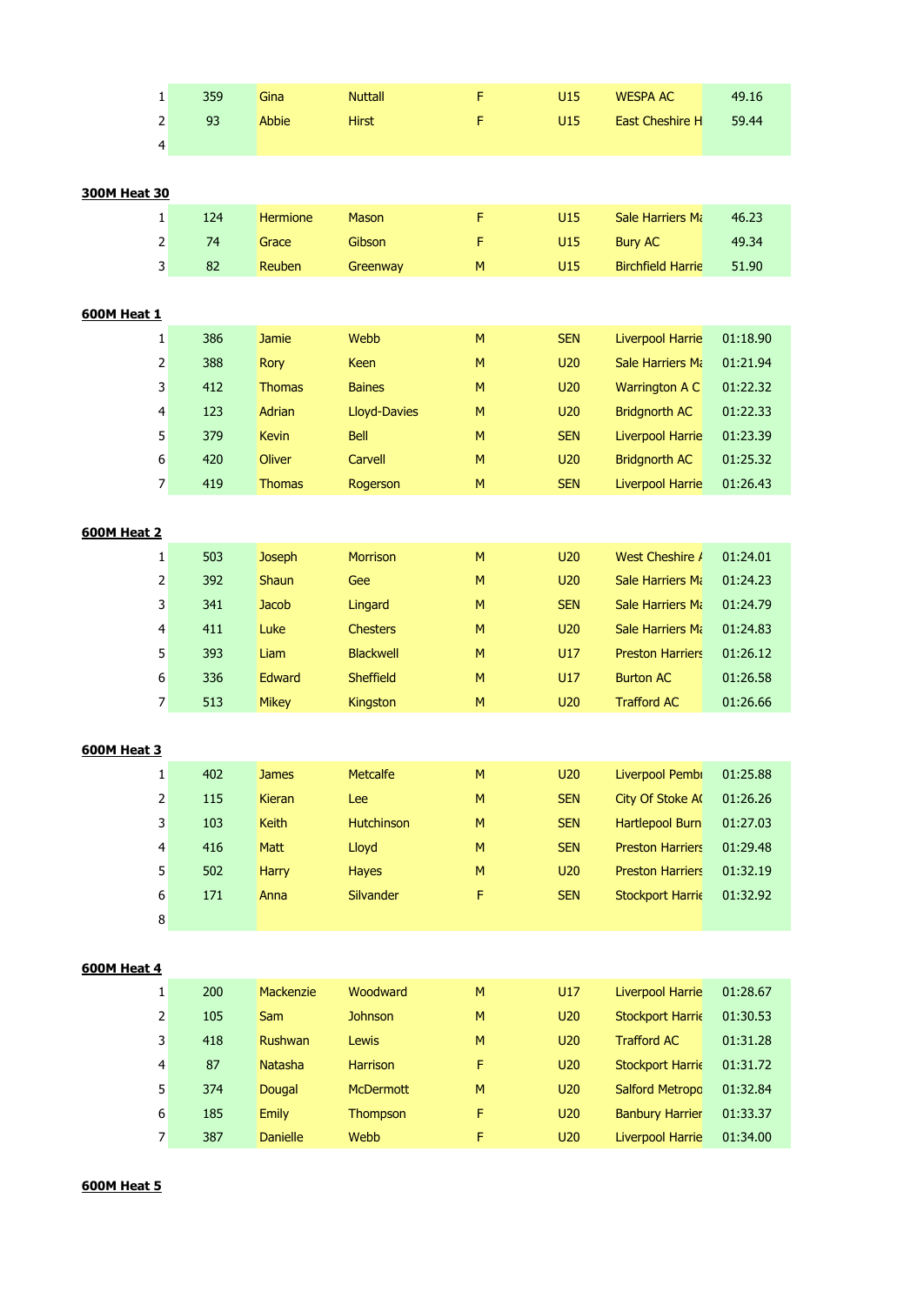| 1                   | $77$ | <b>Victoria</b> | <b>Gittins</b>      | F         | <b>SEN</b>      | <b>Birchfield Harrie</b> | 01:40.69   |
|---------------------|------|-----------------|---------------------|-----------|-----------------|--------------------------|------------|
| 2                   | 137  | <b>Ellie</b>    | Minshull            | F         | U20             | <b>Coventry Godiva</b>   | 01:41.16   |
| 3                   | 244  | Imani           | Modahl              | F         | <b>SEN</b>      | Sale Harriers Mi         | 01:46.16   |
| 4                   | 375  | Olivia          | <b>McDermott</b>    | F         | <b>SEN</b>      | <b>Salford Metropo</b>   | 01:46.89   |
| 5                   | 128  | Sanna           | McLean              | F         | U20             | <b>Leigh Harriers</b>    | 01:47.23   |
| 6                   | 390  | <b>Evie</b>     | <b>Barclay</b>      | F         | U20             | Wigan & Distric          | 01:48.39   |
| 7                   | 417  | Alice           | <b>Bruce</b>        | F         | U20             | Sale Harriers Mi         | 01:50.98   |
| 8                   | 132  | <b>Mercedes</b> | Mercer              | F         | <b>U20</b>      | <b>Bolton United H</b>   | 01:51.31   |
|                     |      |                 |                     |           |                 |                          |            |
| 600M Heat 6         |      |                 |                     |           |                 |                          |            |
| 1                   | 167  | <b>Tomas</b>    | <b>Roberts</b>      | ${\sf M}$ | U17             | <b>Preston Harriers</b>  | 01:30.84   |
| 2                   | 385  | <b>Harry</b>    | <b>Martin</b>       | ${\sf M}$ | U17             | <b>Wirral AC</b>         | 01:31.31   |
| 3                   | 410  | <b>Tommy</b>    | Oladiti             | M         | U17             | Diane Modahl S           | 01:32.12   |
| 4                   | 396  | Alex            | Kerfoot             | M         | U15             | <b>Preston Harriers</b>  | 01:35.51   |
| 5                   | 391  | Euan            | Marsden             | M         | U17             | <b>Preston Harriers</b>  | 01:38.19   |
|                     |      |                 |                     |           |                 |                          |            |
| <b>600M Heat 7</b>  |      |                 |                     |           |                 |                          |            |
| 1                   | 249  | <b>Emily</b>    | Misantoni           | F         | U17             | <b>Stockport Harrie</b>  | 01:36.12   |
| $\overline{2}$      | 73   | <b>Emma</b>     | Fulton              | F         | U17             | <b>Preston Harriers</b>  | 01:41.23   |
| 3                   | 230  | <b>Harry</b>    | Miller-Redman       | ${\sf M}$ | U17             | <b>Stockport Harrie</b>  | 01:41.34   |
| 4                   | 408  | <b>Danielle</b> | Whipp               | F         | U17             | <b>Blackpool Wyre</b>    | 01:42.24   |
| 5                   | 48   | <b>Alissa</b>   | Darbyshire          | F         | U17             | <b>Preston Harriers</b>  | 01:45.99   |
| 6                   | 428  | <b>Emma</b>     | Craven              | F         | U17             | <b>Preston Harriers</b>  | 01:49.81   |
|                     |      |                 |                     |           |                 |                          |            |
| 600M Heat 8         |      |                 |                     |           |                 |                          |            |
| 1                   | 187  | Zara            | <b>Tyas</b>         | F         | U17             | <b>Holmfirth Harrie</b>  | 01:47.70   |
| 2                   | 92   | Lucy            | <b>Hignett</b>      | F         | U17             | <b>Wirral AC</b>         | 01:48.28   |
| 3                   | 389  | <b>Archie</b>   | <b>McMillan</b>     | ${\sf M}$ | U17             | Knutsford Acade          | 01:57.35   |
| 4                   | 349  | Laura           | <b>Hickey</b>       | F         | U <sub>17</sub> | Leigh Harriers 8         | 01:59.58   |
|                     |      |                 |                     |           |                 |                          |            |
| <b>600M Heat 9</b>  |      |                 |                     |           |                 |                          |            |
| 1                   | 404  | Laura           | Kedukula            | F         | U15             | Sale Harriers Mi         | 01:41.77   |
| $\mathsf{2}\,$      | 405  | <b>Joseph</b>   | Fontain             | M         | U15             | <b>Wirral AC</b>         | 01:43.09   |
| 3                   | 22   | <b>Amelia</b>   | <b>Briggs-Goode</b> | F         | U15             | <b>Notts AC</b>          | 01:46.68   |
| 4                   | 509  | <b>Isabella</b> | <b>Merritt</b>      | F         | U15             | Horwich RMI Ha           | 01:46.78   |
| 5                   | 382  | <b>Taylor</b>   | <b>Edwards</b>      | F         | U15             | Sale Harriers Mi         | 01:47.89   |
| 6                   | 401  | Olivia          | <b>Brown</b>        | F         | U15             | Sale Harriers Mi         | 01:50.64   |
| 7                   | 395  | Ismail          | Hawson              | M         | U15             | <b>Unattached</b>        | <b>DNF</b> |
|                     |      |                 |                     |           |                 |                          |            |
| <b>600M Heat 10</b> |      |                 |                     |           |                 |                          |            |
| $\mathbf{1}$        | 44   | <b>Hannah</b>   | Cunningham          | F         | U15             | Wigan & Distric          | 01:45.77   |
| 2                   | 373  | Abigail         | Earnshaw            | F         | U15             | <b>Preston Harriers</b>  | 01:47.29   |
| 3                   | 174  | <b>Hannah</b>   | <b>Smith</b>        | F         | U15             | Deeside AAC              | 01:47.66   |
| 4                   | 272  | Olivia          | <b>Nolan</b>        | F         | U15             | Sale Harriers Mi         | 01:53.45   |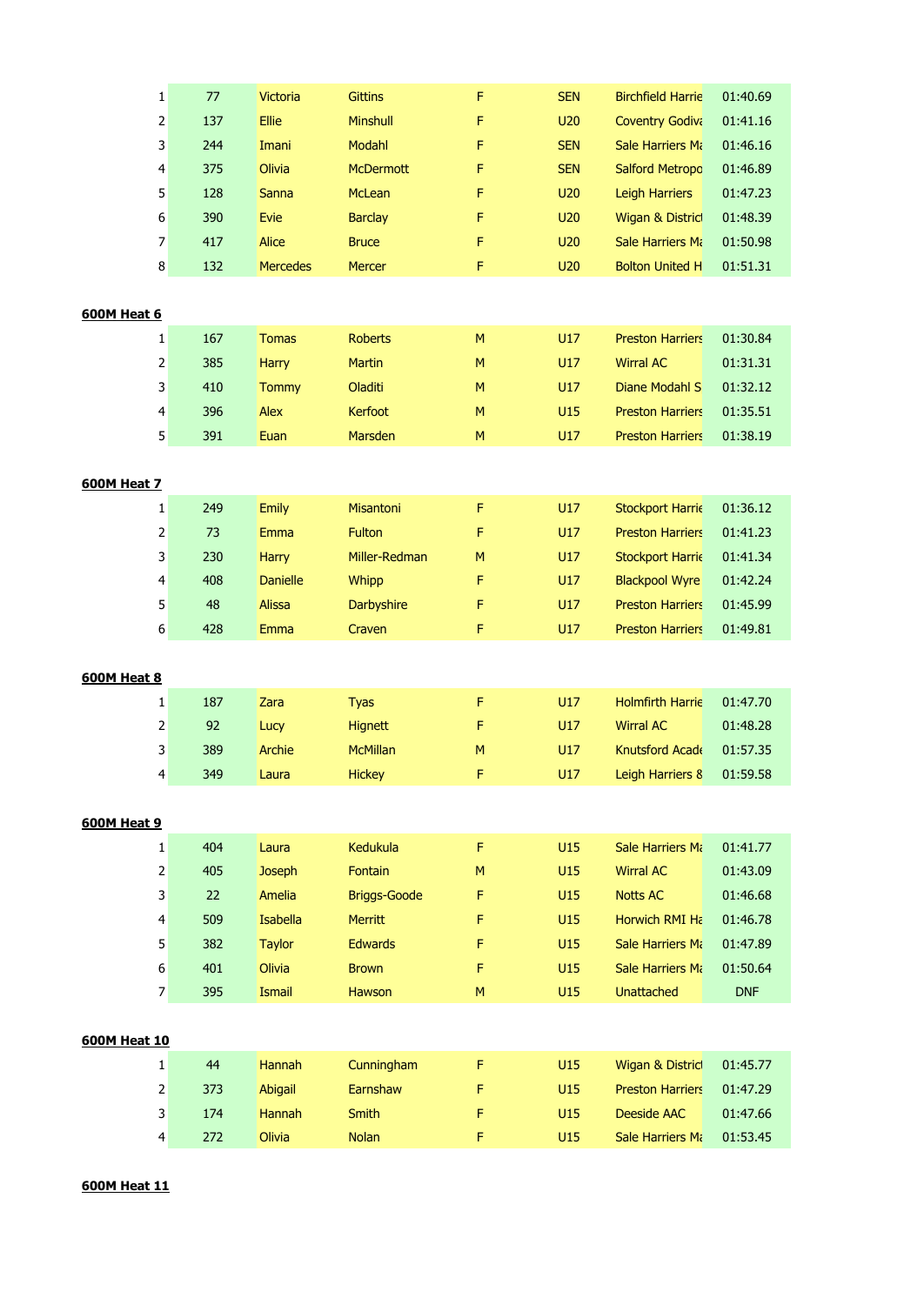| 1                 | 243 | Joe            | <b>Beneebeni</b>  | M | U15 | Diane Modahl S           | 01:36.60 |
|-------------------|-----|----------------|-------------------|---|-----|--------------------------|----------|
| 2                 | 508 | Charloitte     | Gilbody           | F | U15 | <b>Bridgnorth AC</b>     | 01:54.23 |
| 3                 | 169 | <b>Mollie</b>  | <b>Scaramuzza</b> | F | U15 | <b>Holmfirth Harrie</b>  | 01:55.47 |
| $\overline{4}$    | 74  | Grace          | Gibson            | F | U15 | <b>Bury AC</b>           | 01:55.53 |
| 5                 | 58  | <b>Josie</b>   | <b>Driver</b>     | F | U15 | <b>Stockport Harrie</b>  | 01:55.89 |
| 6                 | 507 | Zoe            | Gilbody           | F | U15 | <b>Bridgnorth AC</b>     | 01:59.29 |
| 7                 | 82  | Reuben         | Greenway          | M | U15 | <b>Birchfield Harrie</b> | 02:02.28 |
| 8                 | 511 | Tia            | Grover            | F | U15 | Sale Harriers Mi         | 02:03.82 |
|                   |     |                |                   |   |     |                          |          |
| <b>POLE VAULT</b> |     | Pool A         |                   |   |     |                          |          |
| 1                 | 6   | <b>Sophie</b>  | <b>Ashurst</b>    | F | U17 | <b>Sale Harriers Ma</b>  | 3.50     |
| 2                 | 220 | <b>Harriet</b> | Vaughan           | F | U17 | <b>Bury AC</b>           | 3.35     |
| 3                 | 69  | <b>William</b> | Foot              | M | U15 | Chesterfield & L         | 3.35     |
| $\overline{4}$    | 211 | Lazarus        | <b>Benjamin</b>   | M | U15 | Sale Harriers Mi         | 3.20     |
| 5 <sub>1</sub>    |     |                |                   |   |     |                          |          |
|                   | 229 | <b>Matilda</b> | <b>Waters</b>     | F | U20 | Sale Harriers Ma         | 3.05     |
| 6                 | 215 | Amy            | <b>Haslam</b>     | F | U17 | Sale Harriers Mi         | 3.05     |

| $\overline{4}$ | 211 | Lazarus        | <b>Benjamin</b>   | M | U <sub>15</sub> | Sale Harriers Mi            | 3.20 |
|----------------|-----|----------------|-------------------|---|-----------------|-----------------------------|------|
| 5              | 229 | <b>Matilda</b> | <b>Waters</b>     | F | U20             | Sale Harriers Mi            | 3.05 |
| 6              | 215 | Amy            | <b>Haslam</b>     | F | U17             | Sale Harriers Mi            | 3.05 |
| 7              | 236 | Leah           | <b>Darbyshire</b> | F | U17             | Wigan & Distric             | 2.90 |
| 8              | 100 | Amy            | <b>Hunt</b>       | F | U15             | Wakefield Distri            | 2.90 |
| 9              | 235 | <b>Bronia</b>  | Greenhalgh        | F | U17             | <b>Wigan &amp; District</b> | 2.90 |
| 10             | 192 | Rebecca        | Wardle            | F | U20             | Chesterfield & D            | 2.60 |
| 11             | 80  | <b>Lois</b>    | Green             | F | U17             | Chesterfield & E            | 2.60 |
| 12             | 53  | Eden           | <b>Dickens</b>    | F | U15             | Charnwood AC                | 2.60 |
| 13             | 193 | <b>Dalila</b>  | Watson            | F | U17             | Charnwood A C               | 2.45 |
| 14             | 217 | <b>Tony</b>    | <b>Murray</b>     | M | U15             | City of Sheffield           | 2.30 |
| 15             | 99  | <b>Erin</b>    | <b>Hunt</b>       | F | U15             | <b>Wakefield Distri</b>     | 2.30 |
| 16             | 160 | Leah           | Proctor           | F | U17             | Chesterfield & D            | 2.30 |
| 17             | 148 | Sophie         | <b>Oliver</b>     | F | U17             | <b>Hallamshire Har</b>      | 2.30 |
| 18             | 253 | Arther         | <b>Reilly</b>     | M | U <sub>15</sub> | City of Sheffield           | 1.85 |

| <b>POLE VAULT</b> |     | Pool B       |                |   |            |                          |      |
|-------------------|-----|--------------|----------------|---|------------|--------------------------|------|
|                   | 222 | <b>James</b> | <b>Finney</b>  | M | <b>SEN</b> | <b>Leeds City AC</b>     | 4.50 |
| 2                 | 134 | Deo          | Milandu        | M | <b>SEN</b> | <b>City Of Sheffield</b> | 4.30 |
| 3                 | 364 | <b>Dylan</b> | <b>Roberts</b> | M | <b>U20</b> | City of Sheffield        | 3.40 |
| 4                 | 381 | <b>John</b>  | <b>Trotman</b> | M | <b>U20</b> | <b>East Cheshire H</b>   | 3.20 |

| <b>LONG JUMP</b> |     | Pool A          |                      |    |     |                         |      |  |
|------------------|-----|-----------------|----------------------|----|-----|-------------------------|------|--|
| 1                | 168 | Lucy            | <b>Robinson</b>      | F. | U15 | Macclesfield Hall       | 5.02 |  |
| 2                | 71  | Shayon          | <b>Fryer-Francis</b> | F  | U15 | <b>Sale Harriers Ma</b> | 4.93 |  |
| 3                | 255 | <b>Tiggy</b>    | Falloon              | F  | U17 | Sale Harriers Mi        | 4.79 |  |
| 4                | 238 | Amelia          | <b>Povell-Clarke</b> | F  | U17 | Sale Harriers Mi        | 4.70 |  |
| 5                | 257 | Joshua          | <b>Stammers</b>      | M  | U15 | Southport Wate          | 4.69 |  |
| 6                | 195 | <b>Scarlett</b> | Whittaker            | F  | U17 | Sale Harriers Mi        | 4.58 |  |
| $\overline{7}$   | 172 | <b>Martha</b>   | <b>Simms</b>         | F  | U15 | Liverpool Pembi         | 4.57 |  |
| 8                | 230 | <b>Harry</b>    | Miller-Redman        | M  | U17 | <b>Stockport Harrie</b> | 4.55 |  |
| 9                | 147 | Kelsey-Lili     | Ogedengbe            | F  | U15 | <b>Wirral AC</b>        | 4.55 |  |
| 10               | 12  | Amy             | <b>Battle</b>        | F  | U15 | <b>Stockport Harrie</b> | 4.51 |  |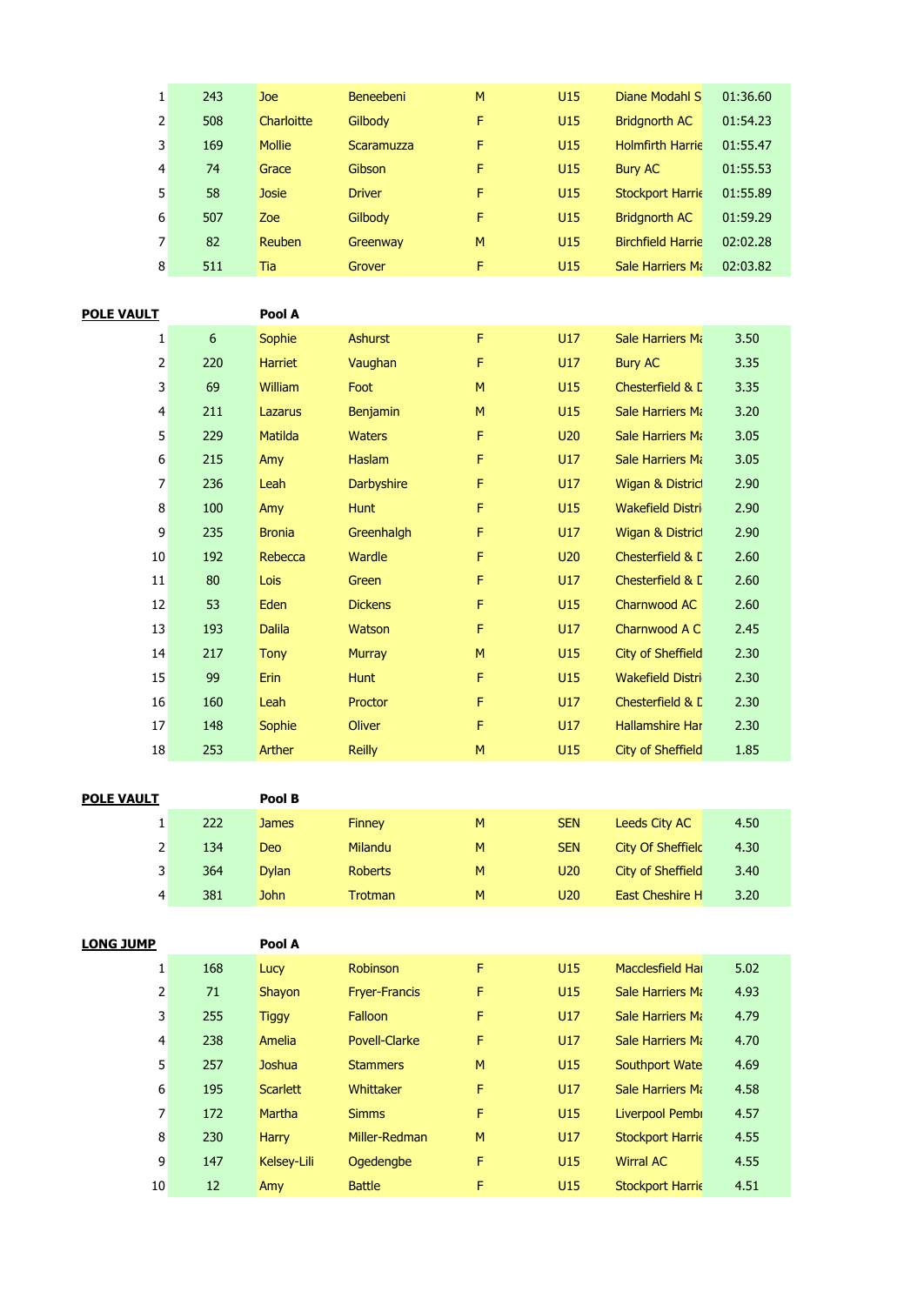| $11\,$           | 107            | <b>Stephanie</b>            | <b>Jones</b>         | F         | U15        | West Cheshire /                          | 4.47         |
|------------------|----------------|-----------------------------|----------------------|-----------|------------|------------------------------------------|--------------|
| 12               | 72             | <b>Ellise</b>               | <b>Fryer-Francis</b> | F         | U15        | Sale Harriers Mi                         | 4.46         |
| 13               | 96             | Leah                        | Howard               | F         | U15        | <b>Blackpool Wyre</b>                    | 4.43         |
| 14               | 22             | Amelia                      | <b>Briggs-Goode</b>  | F         | U15        | <b>Notts AC</b>                          | 4.43         |
| 15               | 165            | Rebecca                     | Roach                | F         | U15        | <b>Stockport Harrie</b>                  | 4.41         |
| 16               | 202            | Emma                        | Wright               | F         | U20        | <b>Salford Metropc</b>                   | 4.33         |
| 17               | 40             | Rebecca                     | Cox                  | F         | U15        | <b>Stockport Harrie</b>                  | 4.28         |
| 18               | 114            | Rebecca Grace Leather       |                      | F         | U15        | <b>Stockport Harrie</b>                  | 4.20         |
| 19               | 37             | Jay                         | Cook                 | M         | U15        | <b>Bury AC</b>                           | 4.12         |
| $20\,$           | 251            | <b>Melissa</b>              | Cox                  | F         | U15        | <b>Stockport Harrie</b>                  | 4.07         |
| 21               | 43             | Daniel                      | Cross                | ${\sf M}$ | U15        | <b>Wirral AC</b>                         | 4.07         |
| 22               | 138            | Shivani                     | <b>Mistry</b>        | F         | U15        | <b>Salford Metropc</b>                   | 4.00         |
| 23               | 225            | Georgia                     | Norman               | F         | U15        | <b>Blackpool Wyre</b>                    | 3.98         |
| 24               | 294            | <b>Scarlet</b>              | Ashton               | F         | U15        | <b>Wirral AC</b>                         | 3.94         |
| 25               | 241            | Lola                        | <b>Unsworth</b>      | F         | U15        | <b>Stockport Harrie</b>                  | 3.90         |
| 26               | $\overline{7}$ | Sam                         | Ayre                 | ${\sf M}$ | U15        | <b>Stockport Harrie</b>                  | 3.88         |
| 27               | 127            | <b>Josh</b>                 | <b>McKie</b>         | M         | U15        | <b>Waspa Fire Athl</b>                   | 3.82         |
| 28               | 216            | Ella                        | Hall                 | F         | U15        | <b>Bury AC</b>                           | 3.77         |
| 29               | 176            | <b>Scarlet</b>              | Stapleton            | F         | U15        | Vale Royal AC                            | 3.76         |
| 30               | 288            | <b>Jena</b>                 | <b>Dickinson</b>     | F         | U15        | <b>Bury AC</b>                           | 3.74         |
| 31               | 58             | <b>Josie</b>                | <b>Driver</b>        | F         | U15        | <b>Stockport Harrie</b>                  | 3.64         |
|                  |                |                             |                      |           |            |                                          |              |
| <b>LONG JUMP</b> |                | POOL B                      |                      |           |            |                                          |              |
| $\mathbf{1}$     | 347            | Michael                     | Fennell              | M         | $\pmb{0}$  | Manchester Har                           | 6.44         |
| 2                | 51             | <b>Elliott</b>              | <b>Davies</b>        | M         | U20        | <b>Liverpool Harrie</b>                  | 6.00         |
| 3                | 50             | Harvey                      | Darroch              | M         | U17        | <b>Wirral AC</b>                         | 5.80         |
| 4                | 122            | <b>Jerel</b>                | Livingston           | M         | U15        | <b>Bury AC</b>                           | 5.79         |
| 5                | 26             | <b>Finlay</b>               | Campbell             | M         | U17        | Wigan & Distric                          | 5.75         |
| 6                | 297            | Katie                       | Waterworth           | F.        | U20        | <b>Stockport Harrie</b>                  | 5.62         |
| $\overline{7}$   | 136            | Max                         | Millerchip           | ${\sf M}$ | U17        | Shrewsbury AC                            | 5.37         |
| 8                | 358            | Michaela                    | <b>Brindle</b>       | F         | <b>SEN</b> | Wigan & Distric                          | 5.31         |
| 9                | 321            | Georgia                     | Lever                | F         | U20        | <b>Bolton United H</b>                   | 5.13         |
| 10               | 298            | Sophie                      | Warden               | F         | <b>SEN</b> | <b>Preston Harriers</b>                  | 5.08         |
| $11\,$           | 340            | Erin                        | <b>Birchall</b>      | F         | U17        | Liverpool Pembi                          | 5.06         |
| 12               | 260            | Emily                       | <b>Jarad</b>         | F         | U20        | <b>Stockport Harrie</b>                  | 4.99         |
| 13               | 367            | <b>Bethan</b>               | <b>Murray</b>        | F         | U20        | <b>Stockport Harrie</b>                  | 4.97         |
| 14               | 142            | Mia                         | Morrisroe            | F         | U15        | <b>Liverpool Harrie</b>                  | 4.89         |
| 15               | 128            | Sanna                       | McLean               | F         | U20        | Leigh Harriers                           | 4.88         |
| 16               | 173            | <b>Scott</b>                | Sinclair             | ${\sf M}$ | U15        | <b>Blackpool Wyre</b>                    | 4.83         |
| $17\,$           | $117\,$        | Lauren                      | Lewis                | F         | U17<br>U17 | Liverpool Pembi                          | 4.79         |
| 18               | 313            | Will                        | Lewis                | M         |            | <b>Stockport Harrie</b>                  | 4.79         |
| 19               | 159            | Charlie                     | Peters<br>Hall       | F         | U20<br>U17 | Cannock & Stafl                          | 4.74         |
| 20<br>21         | 370<br>55      | <b>Simon</b><br><b>Jack</b> | Doodson              | F<br>M    | U15        | Vale Royal AC<br><b>Stockport Harrie</b> | 4.72<br>4.72 |
| 22               | 323            | Katie                       | Schingler            | F         | U20        | Wigan & Distric                          | 4.71         |
|                  |                |                             |                      |           |            |                                          |              |

23 104 Matthew Ingram M M U20 Liverpool Pembroke 3.00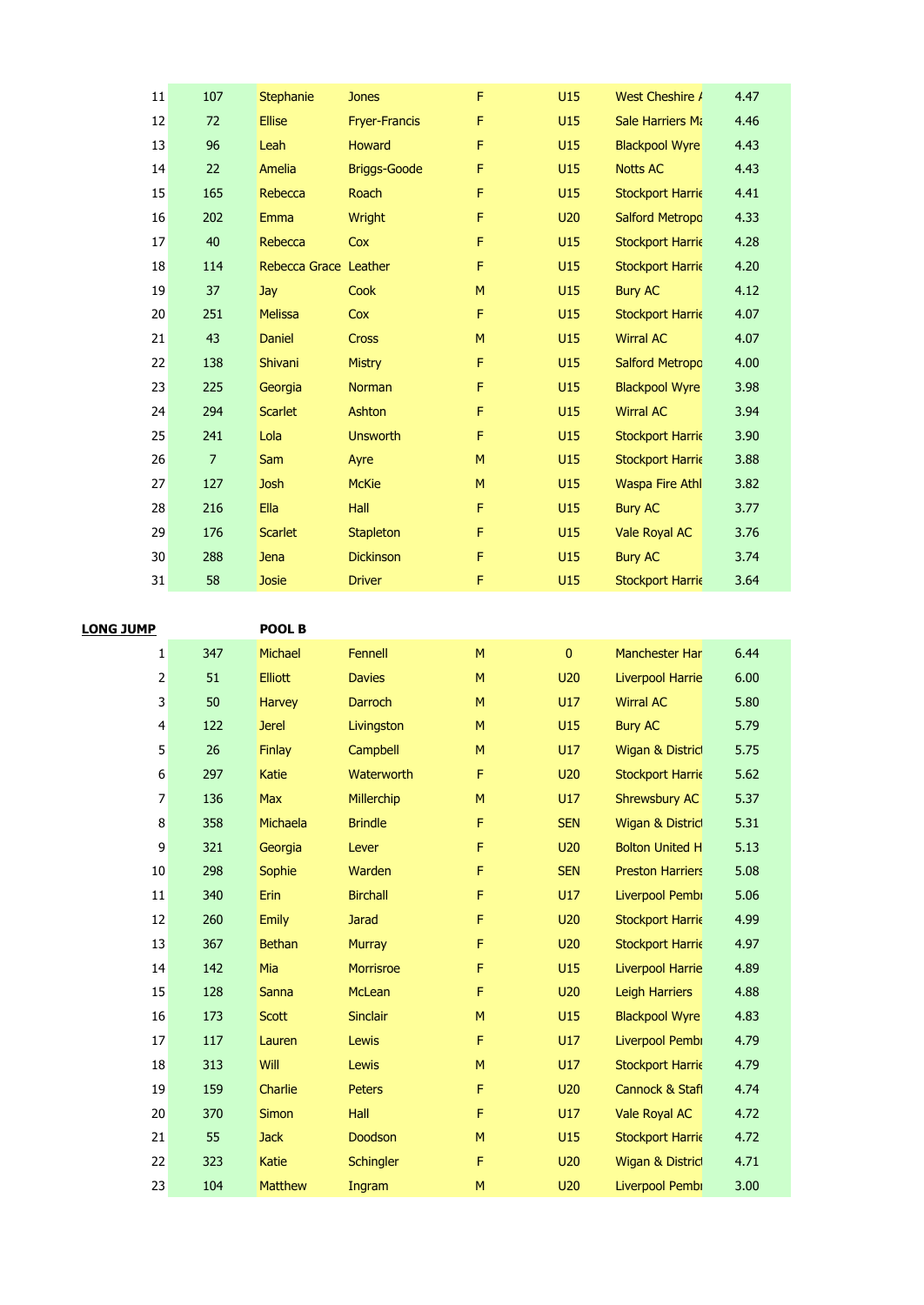| HIGH JUMP |     | Pool A         |                 |   |                 |                         |      |
|-----------|-----|----------------|-----------------|---|-----------------|-------------------------|------|
| 1         | 501 | <b>Shane</b>   | Connell         | M | U <sub>20</sub> | <b>Sale Harriers Ma</b> | 1.90 |
| 2         | 68  | Kai            | <b>Finch</b>    | M | U <sub>20</sub> | Liverpool Pembi         | 1.90 |
| 3         | 361 | Samuel         | Ebonine         | M | U17             | <b>Sale Harriers Mi</b> | 1.85 |
| $4=$      | 175 | Owen           | <b>Southern</b> | M | U17             | Liverpool Pembi         | 1.75 |
| $4=$      | 282 | <b>Joseph</b>  | <b>Williams</b> | M | U17             | Warrington A C          | 1.70 |
| 6         | 111 | <b>Tom</b>     | <b>Kwissa</b>   | M | U17             | Liverpool Pembi         | 1.70 |
| 7         | 409 | <b>Nathan</b>  | <b>Booth</b>    | M | U <sub>20</sub> | <b>Sale Harriers Ma</b> | 1.65 |
| 8         | 506 | <b>Bethany</b> | Woodhead        | F | U <sub>20</sub> | <b>Sale Harriers Mi</b> | 1.65 |
| 9         | 413 | Sandy          | <b>Clarkson</b> | M | U15             | Liverpool Pembi         | 1.60 |

| <u>HIGH JUMP</u> |         | POOL B          |                      |   |     |                         |      |
|------------------|---------|-----------------|----------------------|---|-----|-------------------------|------|
|                  |         |                 |                      | F | U15 |                         |      |
| 1                | 168     | Lucy            | Robinson             |   |     | Macclesfield Hall       | 1.58 |
| 2                | 173     | <b>Scott</b>    | <b>Sinclair</b>      | M | U15 | <b>Blackpool Wyre</b>   | 1.55 |
| 3                | 150     | Gabrielle       | O'Neil               | F | U17 | <b>Liverpool Harrie</b> | 1.50 |
| 4                | $\bf 8$ | Imogen          | Ayres                | F | U17 | Liverpool Pembi         | 1.50 |
| 5                | 71      | Shayon          | <b>Fryer-Francis</b> | F | U15 | Sale Harriers Mi        | 1.50 |
| 6                | 195     | <b>Scarlett</b> | Whittaker            | F | U17 | <b>Sale Harriers Mi</b> | 1.45 |
| 7                | 505     | Megan           | <b>Ellison</b>       | F | U15 | <b>Vale Royal AC</b>    | 1.45 |
| 8                | 359     | Gina            | <b>Nuttall</b>       | F | U15 | <b>WESPA AC</b>         | 1.45 |
| $9=$             | 169     | <b>Mollie</b>   | <b>Scaramuzza</b>    | F | U15 | <b>Holmfirth Harrie</b> | 1.40 |
| $9=$             | 57      | Sofija          | <b>Dragisic Wood</b> | F | U15 | <b>Sale Harriers Mi</b> | 1.40 |
| 11               | 187     | Zara            | <b>Tyas</b>          | F | U17 | <b>Holmfirth Harrie</b> | 1.40 |
| $12=$            | 72      | <b>Ellise</b>   | <b>Fryer-Francis</b> | F | U15 | Sale Harriers Mi        | 1.35 |
| $12=$            | 47      | <b>Alice</b>    | <b>Dale</b>          | F | U15 | Sale Harriers Mi        | 1.35 |
| $14 =$           | 96      | Leah            | <b>Howard</b>        | F | U15 | <b>Blackpool Wyre</b>   | 1.35 |
| $14=$            | 258     | Lara            | <b>Taylor</b>        | F | U15 | <b>Liverpool Harrie</b> | 1.35 |
| $16=$            | 97      | Alexander       | <b>Hughes</b>        | M | U20 | <b>Blackpool Wyre</b>   | 1.30 |
| $16=$            | 13      | <b>Jodi</b>     | <b>Bemand</b>        | F | U15 | West Cheshire /         | 1.30 |
| $16=$            | 98      | Amber           | <b>Hughes</b>        | F | U15 | <b>Southport Wate</b>   | 1.30 |
| 19               | 112     | Megan           | Lasseter             | F | U17 | <b>Stockport Harrie</b> | 1.30 |
| 20               | 124     | <b>Hermione</b> | <b>Mason</b>         | F | U15 | <b>Sale Harriers Mi</b> | 1.25 |
| 21               | 15      | <b>Holly</b>    | <b>Benson</b>        | F | U17 | <b>Stockport Harrie</b> | 1.25 |
| 22               | 93      | <b>Abbie</b>    | <b>Hirst</b>         | F | U15 | <b>East Cheshire H</b>  | 1.20 |
| 23               | 500     | <b>Ruth</b>     | <b>Usher</b>         | F | U15 | Liverpool Pembi         | 1.15 |

## **SHOT PUTT**

| 1 | 364 | <b>Dylan</b> | <b>Roberts</b>   | M | U <sub>20</sub> | City of Sheffield       | 12.97 |
|---|-----|--------------|------------------|---|-----------------|-------------------------|-------|
| 2 | 15  | <b>Holly</b> | <b>Benson</b>    | F | U17             | <b>Stockport Harrie</b> | 12.12 |
| 3 | 233 | Abigail      | <b>Pawlett</b>   | F | <b>U20</b>      | <b>Stockport Harrie</b> | 11.12 |
| 4 | 12  | Amy          | <b>Battle</b>    | F | U15             | <b>Stockport Harrie</b> | 10.25 |
| 5 | 249 | <b>Emily</b> | <b>Misantoni</b> | F | <b>U17</b>      | <b>Stockport Harrie</b> | 9.58  |
| 6 | 426 | Sophie       | <b>Tilley</b>    | F | U15             | Sale Harriers Mi        | 9.21  |
| 7 | 222 | <b>James</b> | <b>Finney</b>    | M | <b>SEN</b>      | <b>Leeds City AC</b>    | 9.05  |
| 8 | 215 | Amy          | <b>Haslam</b>    | F | U17             | Sale Harriers Mi        | 8.81  |